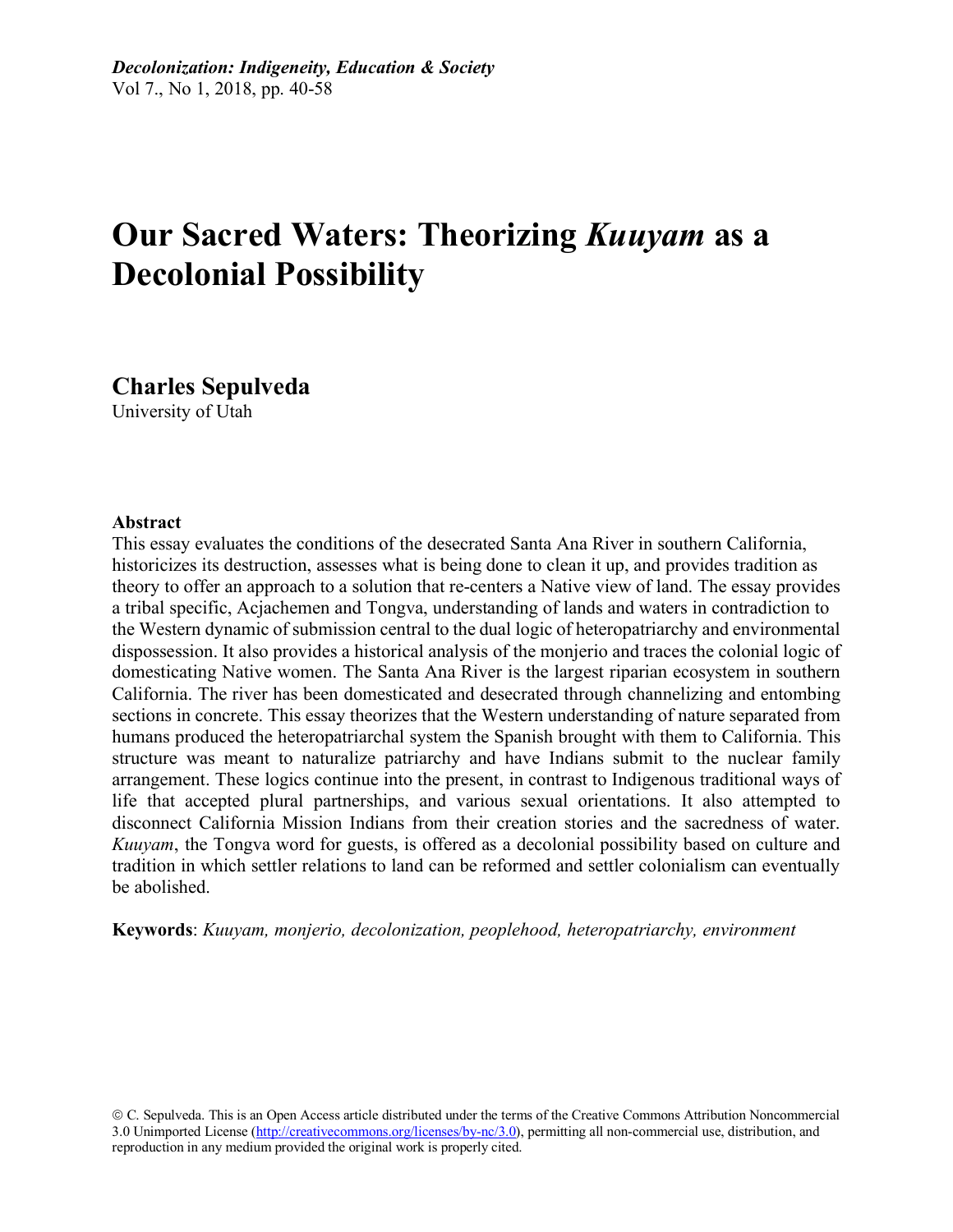#### **Introduction**

What does it mean when human-beings have relationships to places and waters that are currently no longer viable for a sustainable way of life? What do these relationships mean when Indigenous knowledges have been besieged by colonialism? Do these relationships dry up during drought and overflow during floods? Or do they persist beyond both famine and deluge, where the power of the earth is unrestricted by time? Winona LaDuke (2016) recently asked, "How do we grieve for the death of a river?" – an important question guiding my research. However, I do not want to continue mourning for the Santa Ana River; I want to bring her back to life and decolonize our sacred waters. The Santa Ana River is the largest riparian ecosystem in southern California.<sup>1</sup> However, it has been severely impacted by settlement to the point of no longer existing as a living river. What had previously been a perennial river before the arrival of settlers is now ephemeral and the water within its banks during the summer is primarily runoff from sewage treatment and irrigation (Bureau of Applied Research in Anthropology, 2007). Mohawk scholar Taiaiake Alfred (2009) argued that "colonialism is best conceptualized as an irresistible outcome of a multigenerational and multifaceted process of forced dispossession and attempted acculturation—a disconnection from land, culture, and community…" (p. 52). Colonialism also anchors the colonizing populations to land, and through their settlement they invariably redraw and reconfigure Native relations to land/water. This essay traces both of these colonial processes through the history of systematic domestication forced on both Native peoples and their lands/waters. It also offers an alternative model meant to assist in the re-establishment of human-beings' organic relationships to land. 2

The questions I begin this essay with ask the reader to think through the deeply felt impacts of cultural genocide, land dispossession and environmental destruction: what does it mean to be rooted to a place you have been dispossessed of? Rather than provide a precise answer, I will encourage the reader to envision a decolonized future in which we are no longer the dispossessed.3 In order to provide a deeper representation of decolonial possibilities I will also offer a theorization of critically reformed relations between settlers and Indigenous space – as a step toward an abolition of settler colonialism.

The following essay provides research comparing the American development in southern California and its devastating impacts to the environment with that of the Spanish mission system vis-à-vis the logic of domestication and submission. Specifically, I argue that the monjerio, the all-woman dormitory functioning as prison, was institutionalized in order to enforce domestication through heteropatriarchy as a central tenet of Spanish imperial domination of its expanding empire. I also contend that the destruction of the Santa Ana River by the Americans is tethered to Spanish colonialism and both nations' western conceptions of civilization. Moreover, Native peoples continue to be subjected to the logics of white supremacy, capitalism, United States liberal domestication policies, and attempts to force them and their

 <sup>1</sup> Several authors including Don Meadows provide the Tongva name Wanawna for the Santa Ana River. According to Kroeber (1908), the Serrano called the Santa Ana River near Highland, Kotainat (Qotainat).

<sup>&</sup>lt;sup>2</sup> Explained by Tom Holm, Vine Deloria Jr. and many other Native scholars, organic relationships to land are living relationships in which human groups hold their lands in special esteem and view their homelands as sacred.

<sup>&</sup>lt;sup>3</sup> I use the term dispossessed to establish that the Tongva and Acjachemen no longer have possession of our lands. We have limited ability to make or influence decisions of how our lands are used. This is not meant to suggest that the people have been dispossessed completely of our relationship to place.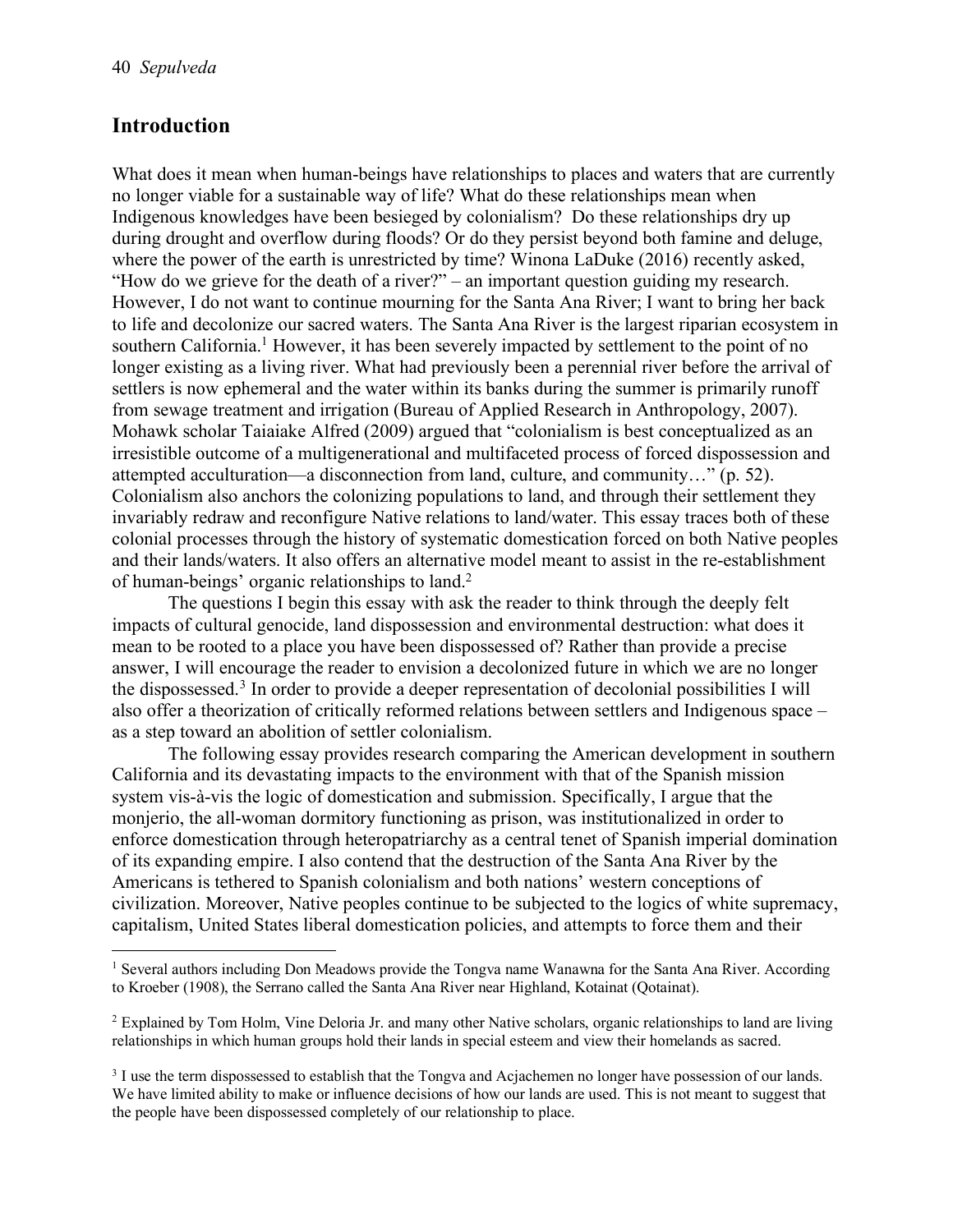lands/waters into submission to assist the expansion, growth and persistence of empire in the eastern Pacific. I argue that both sexual and gender violence (within the monjerio) and environmental degradation (of the river) are inextricable from colonialism. Within a Western episteme, these two are intimately related and inseparable. This inseparability is displayed in this article through what I have named a logic of domestication and submission. Stated differently, both the land and people in southern California have been subjected to a logic of domestication in order for colonization to both anchor the colonizer to place and dispossess the Native of their lands and ways of life. The changes enforced by the colonizer to both people and land/water was and continues to be non-consensual.

As a decolonial method, this article evaluates the conditions of the desecrated Santa Ana River, historicizes her destruction, and provides tradition as theory to offer a route towards a solution that re-centers a Native view of land.<sup>4</sup> As a problem/solution focused article, it is in the conclusion where I introduce the concept of *Kuuyam*, the Tongva word for guests, as a potential theorization assisting in the decolonization of place. *Kuuyam* is an Indigenous theorization that disrupts the dialectic between Native and settler through a Tongva understanding of non-natives as potential guests of the tribal people, and more importantly - of the land itself. <sup>5</sup> *Kuuyam* also disrupts the view of land and people as domesticable and instead understands place to be sacred and as having life beyond human interests.

### **Contradicting Worldviews and the Inextricable Violences of Colonialism**

In my experience there are few people who know the name of southern California's largest riparian ecosystem.6 Furthermore, there are fewer who know the significance the Santa Ana River has for the several tribes that have lived within its environmental zone since timeimmemorial.<sup>7</sup> The people from these tribal nations, although forever changed due to colonialism, continue to understand that their lands and waters are special gifts provided by the power of nature giving them spiritual strength, sustenance, purpose and life (McGregor & Aluli, n.d.). Even if this connection is severed, the power of the land itself remains and the living relationships can be renewed. Moreover, their identities as indigenous are meaningfully related to the land and the river. This connection is analogous to an umbilical bond; what is put into her body is also ingested and fed on by us (McGregor & Aluli, n.d.). Stated differently, Indigenous peoples' beings (their ontologies) are inseparably attached to the earth and are affected by the

 <sup>4</sup> Don Meadows in his 1966 study *Historic Place Names in Orange County* provides Wanawna as the name of the Santa Ana River.

<sup>&</sup>lt;sup>5</sup> Throughout I will use "land" to denote both land and water. I will also use "land and water" or "land/water" interchangeably. Land is affected by water and water is affected by land – they are interconnected.

<sup>6</sup> As a Teaching Assistant for courses in Ethnic Studies at UC Riverside I asked my students if they knew the name of the river that Riverside was river side to. The vast majority, over a thousand students, could not provide a name of the river.

<sup>7</sup> These tribes include the Acjachemen, Tongva, Serrano, Cahuilla and Luiseño. This article focuses on the Acjachemen (Juaneño Band of Mission Indians) and the Tongva (Gabrieliño Band of Mission Indians) – both of whom historically and contemporarily live on lands adjacent to the river and have a shared territory near the Santa Ana.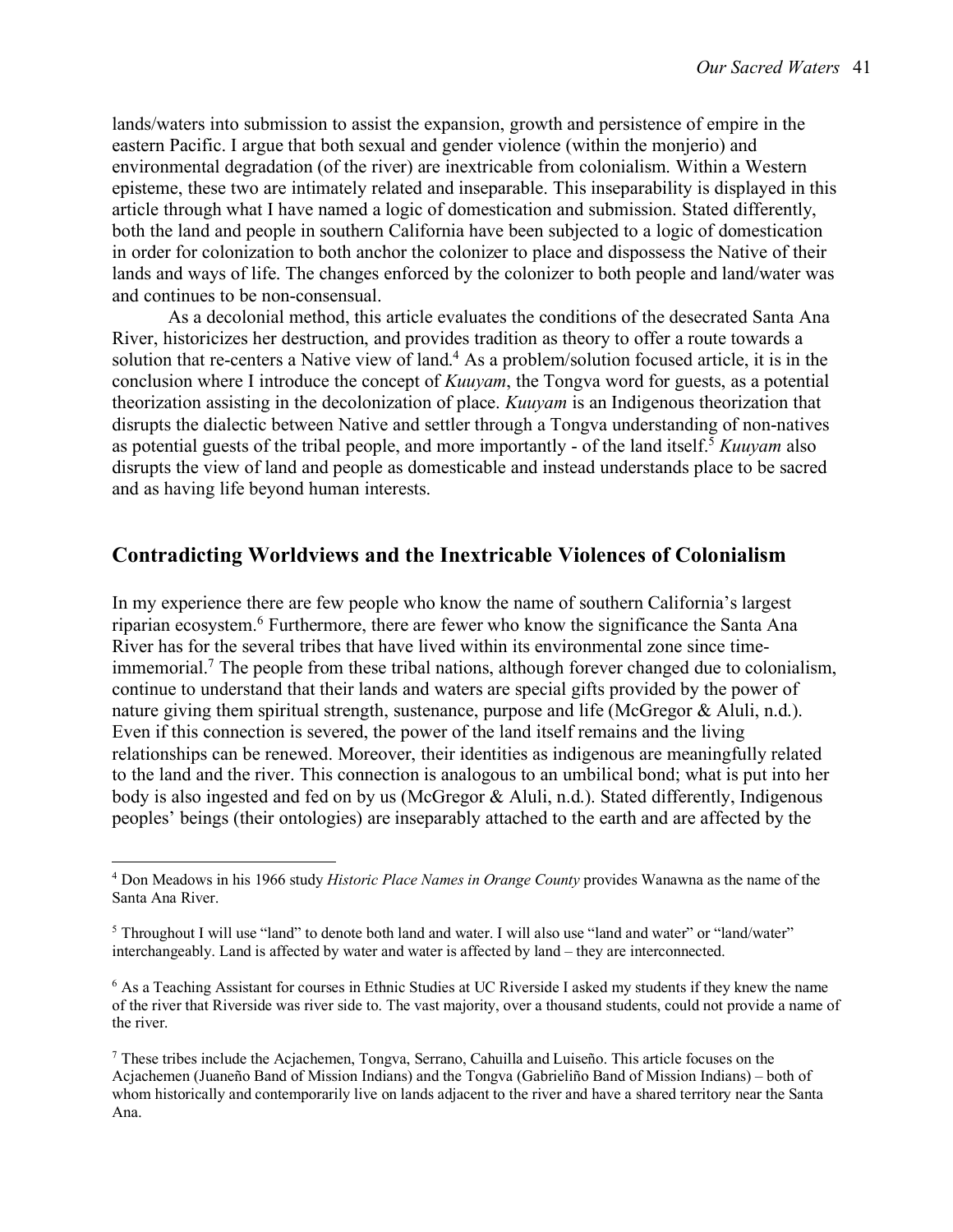health of their land and water. The inability of non-Indian contemporary residents of southern California to identify a major waterway or understand its significance is telling of not only the loss of an important ecosystem with impacts to the diversity of plants and animals, but also of a much larger human disconnectedness from the earth. Due to this detachment and simultaneous environmental degradation, it has become increasingly important that our environments are protected and conserved for the benefit of all life. Correspondingly, humans have a dire need to renew, or continue, their distinctive sustainable connections to the earth in order to survive into the future. The above stated inability of humans to identify with their environments is inextricably connected to their failure to understand California colonial histories – which they have been inculcated into believing a romanticized Spanish imaginary in which the mission system and the Catholic priests, including Saint Junípero Serra, are viewed as benevolent and caring for their Indian children (Sepulveda, 2016). Similarly, they view the changes to the land as also benign rather than destructive when such domestications assist in the establishment of what they find desirable or beneficial.

During my first visit to the river a few years ago with my dad and Auntie Irene, to the land he had grown up on, the Santa Ana contained the worst smelling water I have ever been close enough to smell.8 I can imagine the interior of the monjerio must have had a similar stench. Instead of flowing, it sat in stagnant pools of brackish water of a deep green almost black in color, potentially as part of a groundwater recharge program. The health of the river has been unmistakably impacted by domestication.

My dad had grown up on a ranch next to the river less than a mile downstream from the Prado Dam, near Green River Road and CA-91, during a time when the water was still fresh and flowed toward the ocean, naturally recharging the groundwater. Despite the impacts the river had already sustained, the stories both he and my grandparents would tell of living next to the river prior to the 1960s were always of a clean beautiful waterway in stark contrast to the foul water we encountered on our recent visit. One memorable story my grandmother would tell is of my dad as a boy playing with his dog in the river. My dad couldn't swim, but his dog wouldn't allow him to get away without swimming; the dog jumped on top of him and dunked him under the water holding him down. My grandmother always enjoyed telling that story. At the time, the water was clean enough for children to play in and to drink – they believed. The ranch that my grandmother had inherited was a section of the 1834 Yorba land grant Rancho Cañón de Santa Ana. Her land currently includes a housing development, and where their home was located is now part of the California State Park system. Although I felt the spirits of my ancestors by being on the land with my family, my challenging attempt to see it through their memories affected my resolve to decolonize our sacred waters and revitalize its environment.

There are several threatened, endangered and extinct species within the Santa Ana River ecosystem. Amongst these is the Santa Ana River Wooly-star, with its bright blue, funnel-shaped flowers. According to the California Department of Fish and Wildlife, "Historical occurrences of Santa Ana River woolly-star are known from Orange County, but it has been extirpated from those locations" (California Department of Fish and Wildlife, 2015). It is reported that there are only 18 of these plants remaining, mostly in San Bernardino County (California Department of

 <sup>8</sup> I have lived in the region of the Santa Ana River watershed for the majority of my life but had never experienced being next to the river, nor had I been on the land that my father had grown up on. Prior to the visit with my dad and Irene I had gone alone and found that the land was part of the California State Park through an attempt to trespass on our land in order to see it for myself. After my surprise that it was accessible I brought my family back to see it through their memories.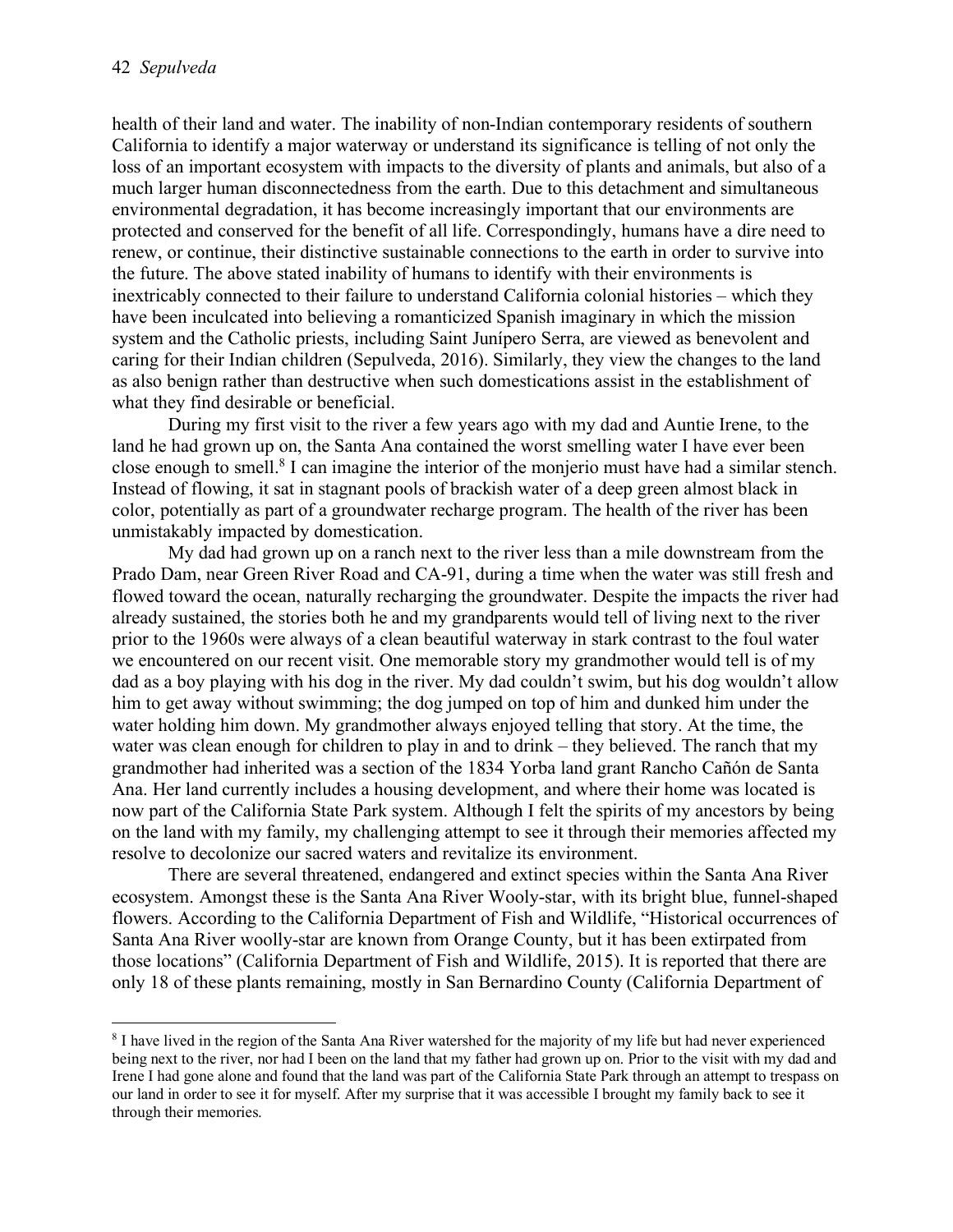Fish and Wildlife, 2015). Many plants in the Santa Ana River watershed are and were used as food, for medicine, or for ceremonial purposes by California Indians. Destruction to the environment also comprises an inability to continue using certain plants, and additionally it has a gendered affect. Tribes often have a lack of access to plants unaffected by chemicals, pesticides and other pollutants. Women, who are the primary basket makers in southern California tribal communities, gather and use rhizomatous wetland plants such as *juncus textilis*. One method of producing basketry material is to split the rehydrated reed. For centuries women have been putting the reed in their mouths when splitting them. Indian women basket weavers using this method are therefore at a high degree of risk if the plants have been exposed to pollutants and pesticides. Another problem tribal members routinely face is inadequate access to gathering locations. They often have to apply for permits to enter their own traditional lands. This expressly affects tribes such as the Acjachemen and Tongva who do not have federal recognition.

Extinct animals within the Santa Ana River watershed include the southern California kit fox, the California grizzly bear, which is on the state flag, and the gray wolf. Prior to colonization, California was full of grizzly bears (*ursus arctos californicus)*, but they were hunted to extinction, often for sport. They were centerpieces of the rodeo during both Spanish and Mexican colonialism. They were lassoed and lanced as a sport showcasing man's dominance over the wild. The bear, unable to be domesticated for human purposes was seen as a threat to the rancho's cattle herds and their profit margins. Americans similarly found the grizzly to be a threat to their capitalist growth and continued the Spanish and Mexican colonial legacy of killing them to the point of extinction. This logic of dominating the earth was explicitly used against both the environment and the Indians – either to be exterminated or domesticated to extend the American project rooted in white supremacy, capitalism and heteropatriarchy. In contrast, southern California Indians largely did not hunt bears, instead they treated them with respect as an elder sibling. The above incomplete list of threatened, endangered, and extinct animals and plants demonstrates that all living things are affected by the logic of domestication and submission. These logics have literally besieged Native peoples in southern California and subsist into the present despite their actual unsustainability in glaring contradiction to Native worldviews and creation stories from which the sacredness of life is recognized in the environment.

In a Native spiritual perception of reality human beings have a sacred responsibility to the earth. Acjachemen creation stories tell of two beings: one above, one below, one in darkness and one in light - male and female - inseparable.<sup>9</sup> These two created the earth and sand, rocks, trees, and the first people, the *Kaamalam* (Boscana, 1846).<sup>10</sup> Acjachemen know the earth to be female, she fed the people and nurtured them; this is why they know her as female, as mother, and why they have a responsibility to protect her - not out of patriarchy, but out of responsibility as a reciprocal relationship.

 <sup>9</sup> There are variations of both Acjachemen and Tongva creation stories. Some of these differences are based on geographical differences between where the people lived who told the stories and how they related to them. The Acjachemen and Tongva creation stories share many cultural elements; these elements are also shared with other tribes in southern California. Here I am providing an Acjachemen version as I am more familiar with this version than I am other versions, particularly those that focus on *Chinigchinich*, the protocol (law) giver.

<sup>&</sup>lt;sup>10</sup> The creation story as presented in the text is a collaboration of Geronimo Bosacana's 1846 manuscript and conversations with Acjachemen tribal members and family.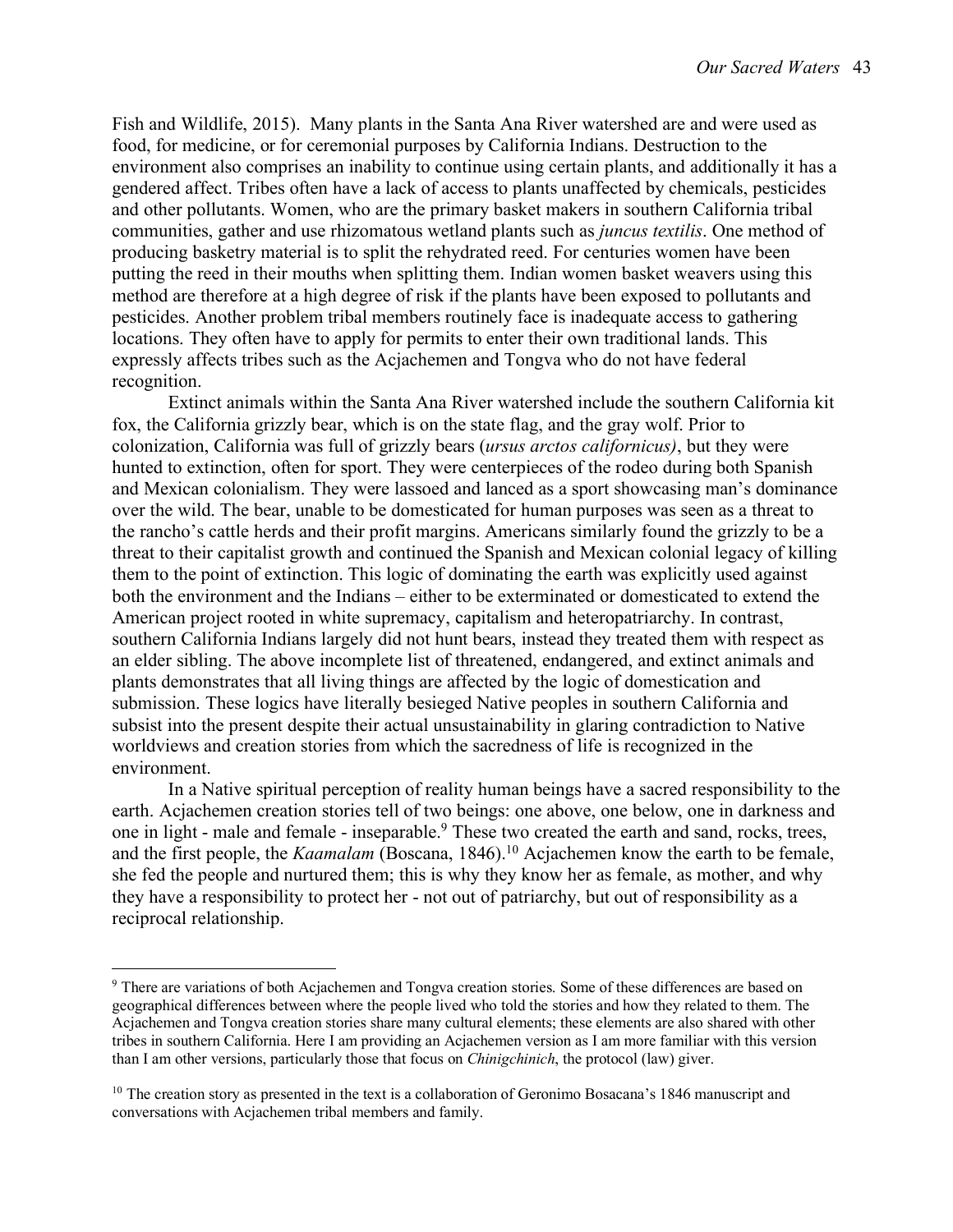*Tamaayuwut* (Earth Mother) along with *Tuukumit* (Darkness) brought matter from the Milky Way, *Wanal Wanawut*, to create all life. *Wiyoot* (*Ouiot*) was created next; it was he who created humans. In one version of the Acjachemen creation story, *Tosaut*, a black rock was used to secure the earth in place. It was also from *Tosaut* that the ocean became salty and instead of flowing like a river, filled the space between the lands. As *Wiyoot* grew old, his children quarreled and some determined that they must kill him. *Wiyoot* was poisoned by Frog (*Wahawut*), after which others attempted to save his life through ceremony and healing from natural springs. The water coming out of the earth in the form of springs holds curative powers in an Acjachemen worldview. Springs are sacred places where spirits exist. From both their creation stories and lived experience Acjachemen know that water is sacred and a source of life and healing. *Wiyoot's* children who gathered from all four directions could not save his life. He died, his body was ceremonially burned, and he rose again to be *Moyla,* the moon, controlling the tides. *Wiyoot* was the first death and from his death, and *Chinigchinich*, the people acquired the ceremony for the dead, the funerary customs and protocols; many of which are still observed. Although I have shared but a brief version of the Acjachemen creation story, it is evident from my telling that the elements within the universe, including water, have sacred importance and are to be protected. Although the majority of Acjachemen and Tongva today are Catholic or another denomination of Christianity, due to colonial violences, and may not know or truly understand their pre-contact creation stories, I believe we continue to feel the essence of the stories and know deep within us that our lands and waters are sacred. Furthermore, the loss of these stories for humans is retained by the spirit of our lands and are never completely lost because of this. They are waiting to be re-learned, evaluated, analyzed and applied in ways I can only imagine.

### **Spanish Domestication**

The monjerio was used as a tool of domestication and colonization; to make Native women useful for the Spanish project of establishing settlements in California. The Spanish concern with heaven and the return of their savior, stopped them from seeing that they were creating an apocalypse for the living. Edward D. Castillo (1994) explained, "At the age of six or seven, the female children were separated from their families and made to live in a carefully locked, allfemale barracks called *monjerios*" (p. 75). Furthermore, Castillo (1994) wrote, "Great cultural damage and emotional suffering were caused by the dismemberment of native families" (p. 75). To domesticate unmarried women and girls into this project they were separated from their families, cut off from the teaching of culture that taught them about sacredness, the power of land and water, and responsibility to the earth. Through the monjerio, the Spanish priests attempted to end their worlds including the ceremonial telling and singing of their creation stories.<sup>11</sup>

The Spanish intended to disrupt the worlds of California Indians through their institutionalization of a gender binary in contrast to traditional cultural norms. Males and females were strictly separated through both their living quarters and through their labor. The only way for the women to be released from their imprisonment within the monjerio was through marriage, to submit to patriarchy and the heteronormative ideology of marriage between one man

<sup>&</sup>lt;sup>11</sup> California Indian boys within the missions were also subject to a domestication policy. This was enacted through similar logics of domestication focused on their conversion to Catholicism and the Spanish labor system. They became subject to slave labor enforced through harsh punishment.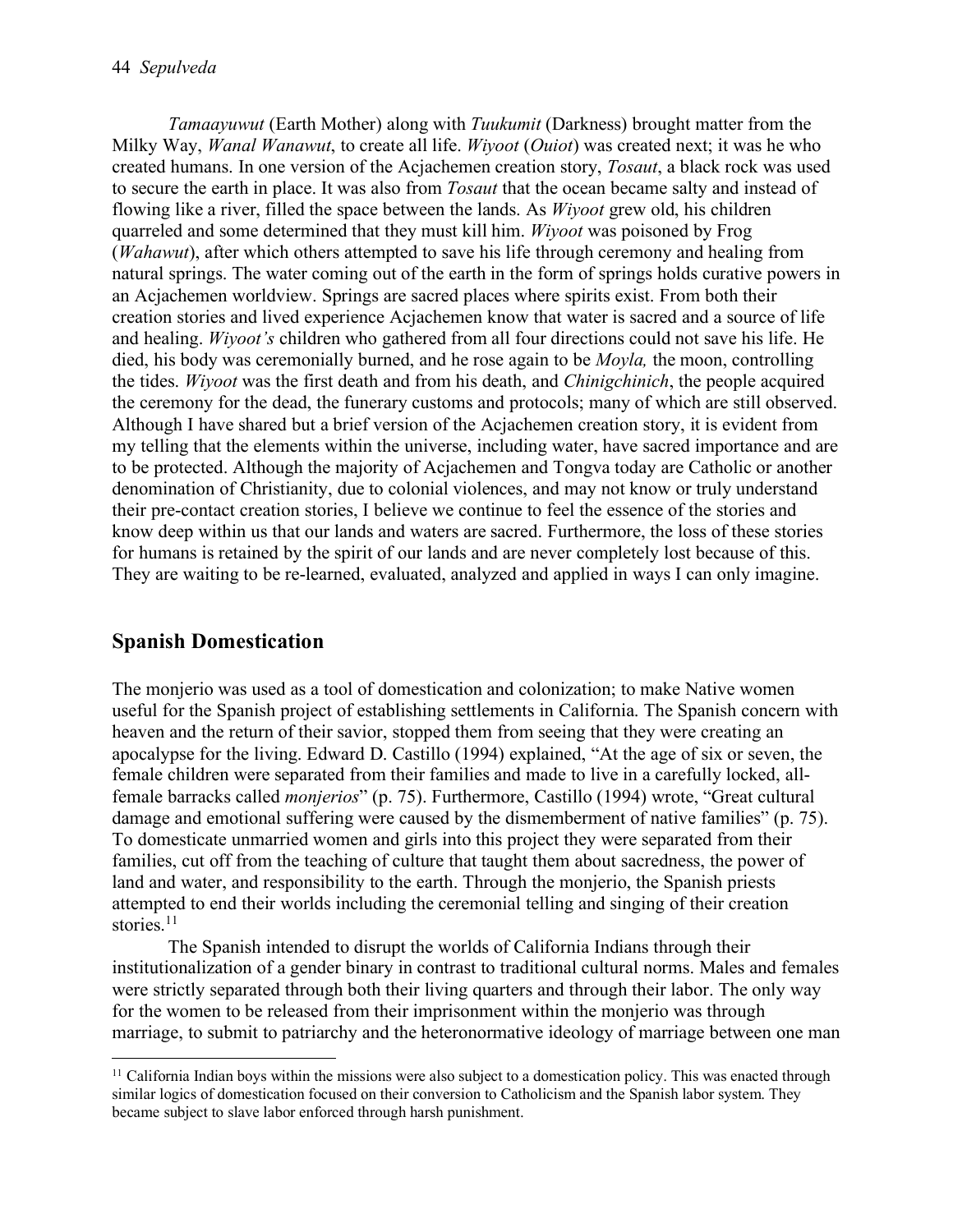and one woman. This concept changed Indian familial relationships. It also enforced a gender binary profoundly felt by both those who were queer and whose gender was outside of Spanish/Christian categorization. According to Antonia I. Castañeda (1997), through the monjerio the Padres attempted to "control and remake native sexuality…" (p. 235). "In particular" she wrote, the domestication of "women's procreation, was driven as much by material interest as by doctrinal issues" (p. 235). In order to expand the Spanish empire in the eastern Pacific, "California needed a growing Hispanicized Indian population as both a source of labor and as a defense against foreign invasion…" (p. 235). As argued by Castañeda, the domestication of women into the Spanish world and economy was essential for an expanding empire. Yet, as Albert Hurtado (1992) argued, the attempt to completely disrupt California Indian traditions was not easy: "Christian ceremonies did not automatically eliminate older cultural meanings of Indian marriage, nor did they necessarily engender Catholic values in the Indian participants" (p. 378).

Despite being an integral part of the Mission and the growing Spanish empire, as one of the first buildings constructed on the frontier, the monjerio has routinely been overlooked by historians writing about Spanish California. Furthermore, heteronormativity and sexual violence is often not directly addressed in otherwise important historical analyses. Lisbeth Hass (1995) described the monjerio and provided a detailed explanation of how it functioned at Mission San Gabriel. She wrote, "at Mission San Gabriel a blind Gabrieleño would stand at the door and call the names of each girl who was supposed to enter for the night" (p. 28). A girl who missed roll call would be "locked up for having failed to arrive punctually" (p. 28). Haas also explained that the girl's mother would be "brought to the mission from her village the next day and punished..." (p. 28). However, in her explanation, Hass does not describe the monjerio as a place that endangered Indian girls or made them susceptible to sexual violence. Similarly, she does not describe the monjerio as enforcing heteropatriarchal norms. Moreover, the rape of Indian women is often told in a passive voice that deflects the issue and does not ascribe responsibility. For example, despite her well-researched book that focused much of its attention on both San Gabriel and San Juan Capistrano, as well as the Acjachemen and Tongva, Haas also used passive voice when rape of Indian women was concerned. She wrote, "Besides European diseases, moreover, syphilis had become a problem owing to rape and sexual liaisons between soldiers and Indian women" (p. 22). It almost reads as if she is uncomfortable using the word "rape" and quickly sidesteps and uses the word "liaison" to describe the relationship between soldiers and Indian women without acknowledging the inequity of power relations. Furthermore, she described these relationships as consensual, which some undoubtedly were, through the use of "liaisons." However, she does not analyze the structures of patriarchy in her study. Additionally, she does not ascribe a clear guilty party to the rape of Indian women, and her sentence does not have a clear subject.

The monjerio as Haas stated, increased the spread of disease with the close confines and lack of fresh air. For example, in the corner of the room was either a hole or a bucket where the women could relieve themselves. Barred windows were placed high on the walls in order to both keep them from escaping and to discourage communication between inside and outside. The dimensions of the personal space within the monjerio have been compared to that provided African slaves on the ships during the trans-Atlantic slave trade (Stannard, 1992). These cramped, dirty spaces allowed for the transmission of disease at high rates. Castillo (1994) concluded that the monjerio contributed to and institutionalized the spread of disease, stating: "Both contemporary observers and later scholars have identified these female barracks as major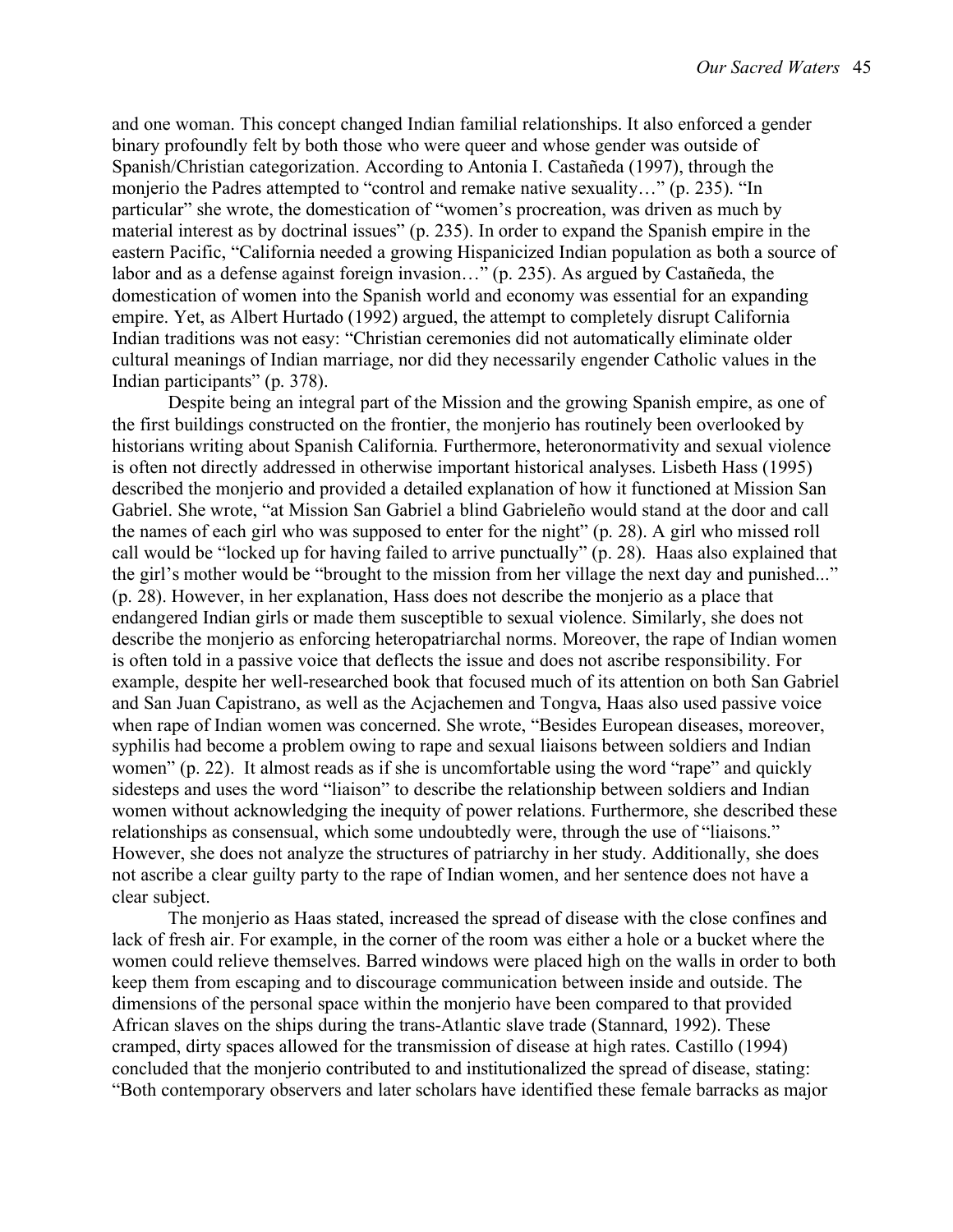culprits in the spread of infectious disease" (p.75). The mission system comparably institutionalized the spread of infection through sexual violence. One of the diseases responsible for large numbers of Indian deaths during the Mission period was syphilis – a sexually transmitted disease. The monjerio not only increased infection but also provided opportunity for sexual violence against California Indians, perpetrated by both priests and soldiers.

Despite centuries of experience with evangelization and attempts at converting Indians in the Americas, according to Castillo (1994) "the Franciscans apparently never developed an effective policy to prevent the wholesale sexual exploitation of the native peoples whom they were supposedly helping" (p. 72). Castillo further clarified, "the problem was inherent in an 'evangelization' program that, in the final analysis, relied on military force to secure native acquiescence to Franciscan authority" (p. 72). This authority leading to sexual violence and what may now be referred to as sexual trafficking is most observable with the use of the monjerio. Saint Junípero Serra knew well that this was a problem. In 1771 Serra believed Mission San Gabriel to be "the most promising of all the missions…" However, he wrote, "this mission gives me the greatest cause for anxiety; the secular arm down there was guilty of the most heinous crimes, killing the men to take their wives" (as quoted in Castañeda, 1993, p. 16). Serra in describing the violence of conquest at Mission San Gabriel related how a soldier in his attempt to "get himself a woman… killed the principal Chief of the gentiles; they cut off his head and brought it in triumph back to the mission" (as quoted in Castañeda, 1993, p. 16). In another of his many letters Serra bemoaned in 1777, "In San [Juan] Capistrano it seems that all the sad experiences that we went through at the beginning have come to life again. The soldiers, without any restraint or shame, have behaved like brutes towards the Indian women" (Serra and Tibesar, Writings of Junípero Serra, Volume 3. p. 359). Although ambiguous in his word choices when describing rape, statements such as the above make it clear that Serra understood that sexual violence was symptomatic of conquest.

Russian voyager Otto Von Kotzebue provided a contemporary view of the monjerio in 1824 when he visited Mission Santa Clara. "These dungeons are opened two or three times a day," he reported, "but only to allow the prisoners to pass to and from church. I have occasionally seen the poor girls rushing out eagerly to breathe the fresh air, and driven immediately into the church like a flock of sheep by an old ragged Spaniard armed with a stick. After mass, they are in the same manner hurried back to their prison" (as quoted in Jackson  $\&$ Castillo, 1995, p. 81). Although people had been living in California for over 10,000 years, for time-immemorial, the monjerio was the first prison: a racial and gendered institution targeting Indigenous women through a logic of domestication and submission (Sepulveda, 2016). Unfortunately, historians have largely overlooked the monjerio and the use of sexual violence against California Indians. Similarly, scholars investigating the origins of the prison have often disregarded California Indian enslavement, the use of the monjerio as prison, the persistent racialized policing of Native bodies, and land dispossession assisting in the formation of the modern prison. The institutions of the Mission, despite its abolition more than 150 years ago, continue to have profound effects on Native peoples through its use of the logic of submission and domestication.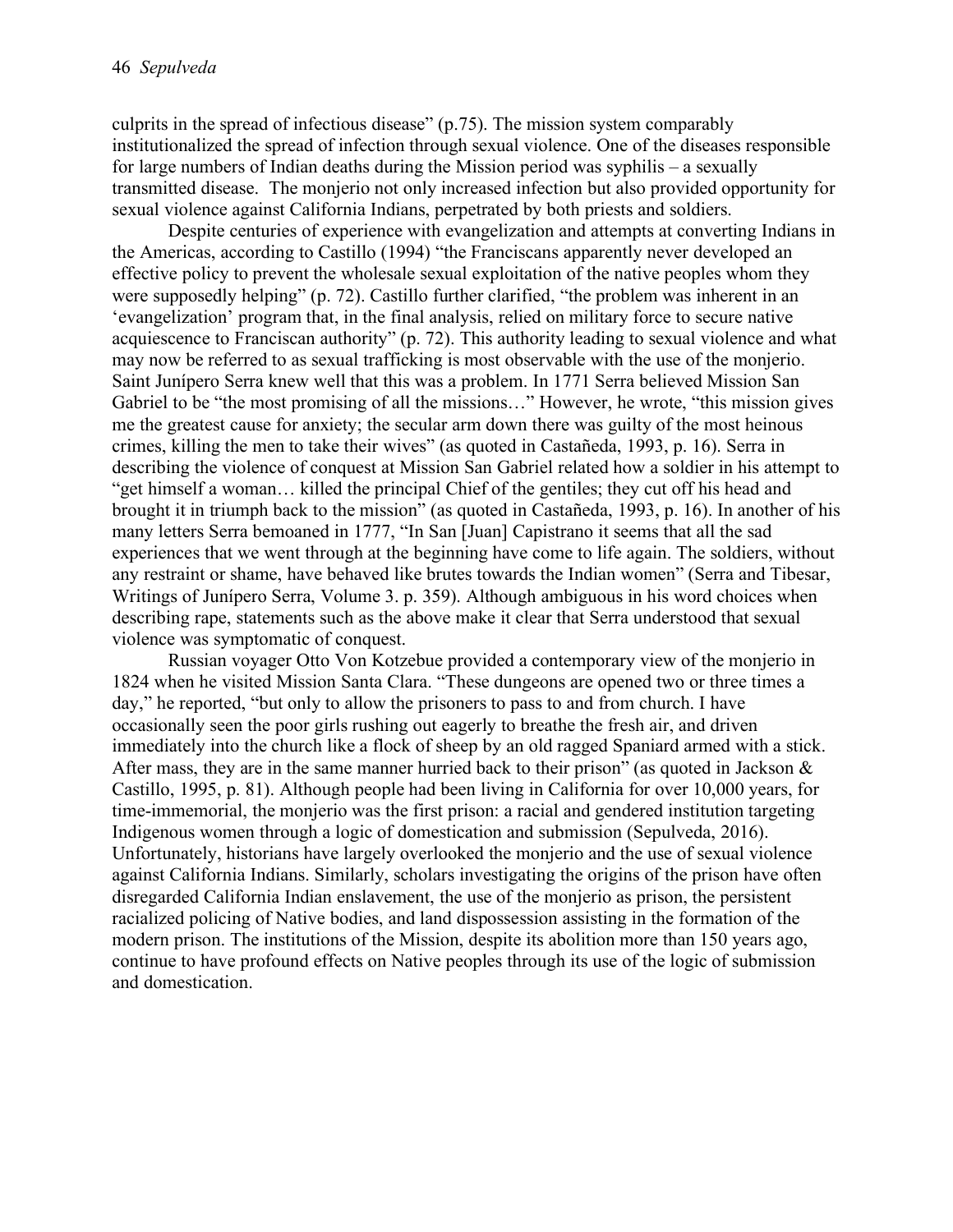#### **Santa Ana's "Benders" and "Rampages"**

Processes to dispossess Acjachemen and Tongva of their lands and their worldviews, which centered the importance of place, began with Spanish colonialism during the  $18<sup>th</sup>$  century and have persisted throughout the American occupation. As Indigenous peoples whose lives depended upon their environments and the love provided by their mother earth, they understood and appreciated the changing seasons and lived accordingly. In pre-contact California, the Santa Ana River was expected to seasonally flood providing water for marshes and wetlands producing plant material, such as tule, used for many purposes including house and boat construction. The Santa Ana, the largest riparian ecosystem in southern California stretching from the San Bernardino mountains to the Pacific Ocean, also provided for a diverse animal habitat, such as waterfowl, steelhead trout and grizzly bear. It was seasonally a wide river during winter and spring and could have a slight flow by the end of summer. The Spanish named the river, Rio de Santa Ana. In English she is Saint Anne – the mother of Mary and grandmother of Jesus.



*Shannon1. (2015). Santa Ana River Map. Retrieved from https://commons.wikimedia.org/wiki/File:Santa-ana-river-new.jpg*

The historical record demonstrates the regular flooding of the river. For instance, in June 1884 the *Los Angeles Herald* reported, "The Santa Ana River is so high from melting snow in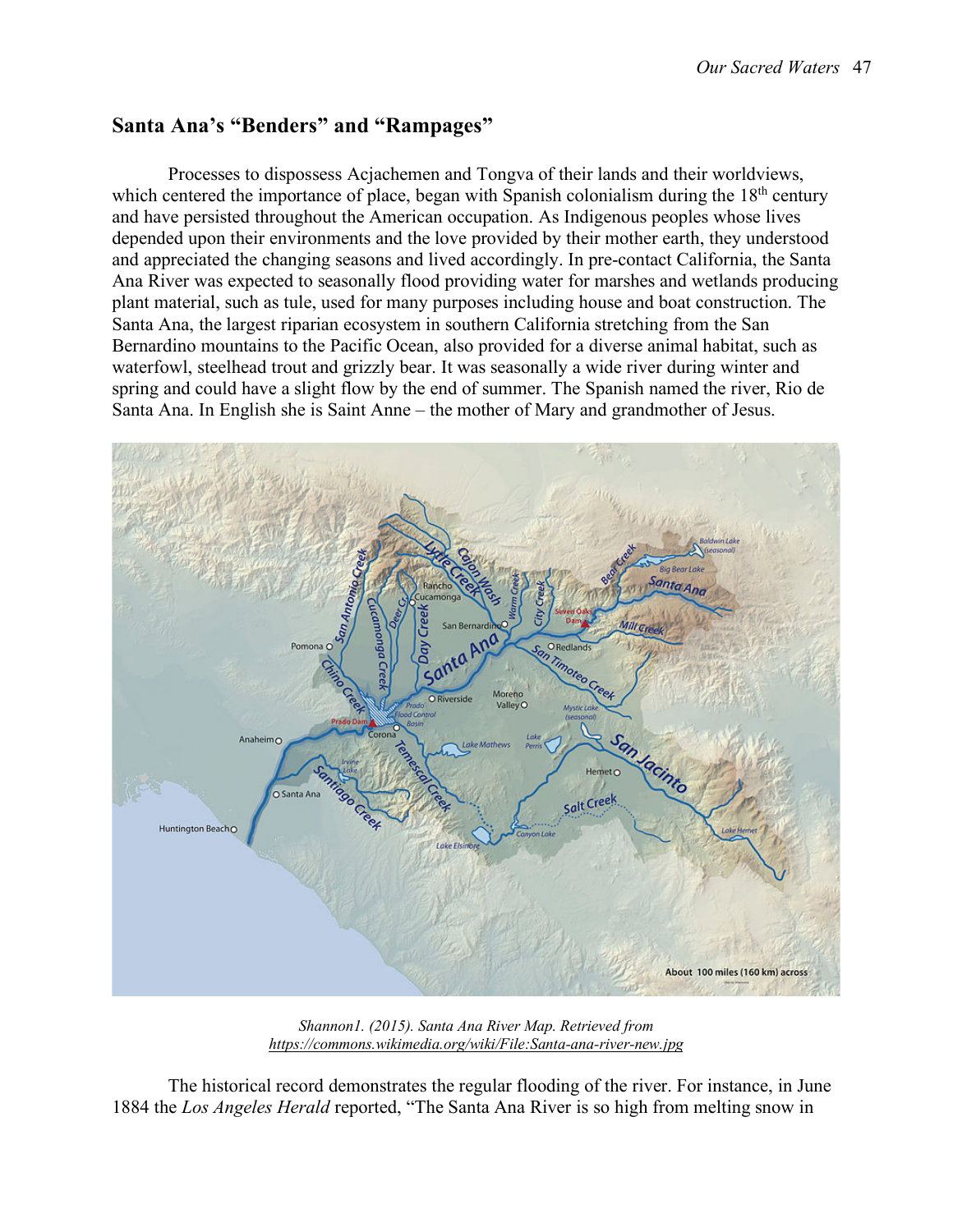the mountains that it is not fordable…" ("Items of Interest," 1884). In December 1889 the *Herald* again stated, "The Santa Ana river… [is] out of [her] banks… flooding the Newport district… causing great loss of crops and other property" ("Damage Caused," 1889). Again, in March 1895 it reported, "The Santa Ana River is on a *bender* and has broken over the levee. It is flooding the lowlands near Newport… There has been no damage yet, but some is certain to occur to the crops growing nicely" (italics added, "The River is on a Bender," 1895). The *Herald* in the same article stated, "A number of new houses are going up in Santa Ana and many more are in contemplation" ("The River is on a Bender," 1895). Despite the regular flooding of the Santa Ana River, the lower flood plain became an important location for American development and agriculture.

Underscoring the persistent patterns of flooding, in November 1900 the *San Francisco Call* reported, "The Santa Ana River is out of its banks to-night and flooding valuable farming lands in a new course to the sea. Low-lying celery lands south of here are partially submerged and much of the crop will be ruined" ("Santa Ana," 1900). In 1906 headlines narrated, "Santa Ana River Goes on A Rampage." And in 1910 the *Los Angeles Herald* reported, "The flood waters which covered thousands of acres in Orange county yesterday morning are subsiding, after having injured the celery crop to an extent of \$50,000 or \$76,000. The peat lands of Orange county, where the greatest body of celery in the world is annually grown, were covered with water, flooding the celery which was being harvested and shipped..." ("Santa Ana Flood," 1910). The flooding also temporarily blocked the Pacific Electric railroad between Los Angeles, Santa Ana, and Huntington Beach. Moreover, it reported, "Two bridges were washed out… The steel bridge of the Santa Fe at Yorba is badly damaged, swaying in the middle. Much trackage is washed out on the Santa Fe between Yorba and Olive" ("Santa Ana Flood," 1910). In 1916 bridges were once again obstructed by floodwaters, trains were stopped, and property was damaged ("Rain Swells," 1916). "Hundreds of people" it was reported, "were told to flee for their lives…" ("Flee Before Floods," 1916).

The authors who reported the flooding river often provided her with personification as is exemplified in an article from 1916 wherein the *Los Angeles Herald* stated, "The Santa Ana River, storm swollen to a width of mile and a half, is on a *rampage*" (italics added, "Flee Before Floods, 1916). Again in 1921 the "Santa Ana River [was] on a *rampage*" (italics added, "32- Year Rain Record," 1921). And in 1938 "the Santa Ana River [was again] on the *rampage*, smashing through man-made walls, and carrying dead cows, horses and chickens; parts of houses, thousands of oranges and all kinds of debris" (italics added, "Gray Describes Experience," 1938). In order to control and domesticate the river from her "rampages" and "benders" she was further channelized, dammed, diverted, and held in reservoirs. The domestication of the river simultaneously enabled its use as resource for irrigation, consumption, property, and electrical power. Her ecosystem was drastically changed in order to support further development of empire throughout her flood basin in Orange County. The Spanish project of domesticating Indian women through the monjerio is analogous to the American project of controlling the Santa Ana River. Both domestication projects were produced for the expansion of empire and the growth of capital. The purpose and operating logic within both of these projects was to produce authority and (dis)possession over the land/water. And ultimately, to domesticate the "wilderness."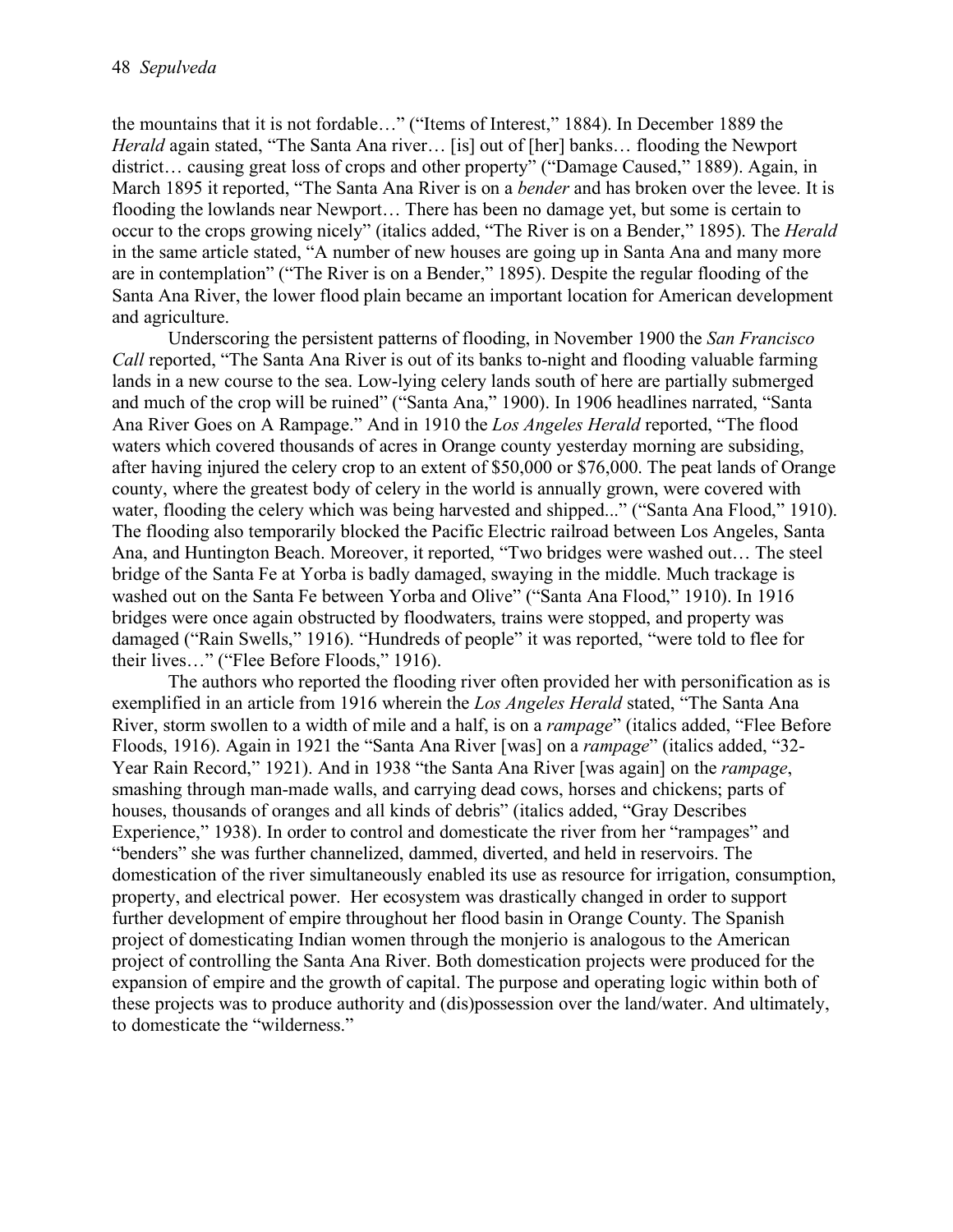#### **Recognitions and Misrecognitions**

The Tongva, otherwise known as Gabrieliño, are a Native American tribe much like the Acjachemen who had their traditional ways of life adversely disrupted through processes of colonialism. They often resisted colonization, sometimes through mere refusal, and as a result they continue to survive into the present, retaining cultural knowledge.<sup>12</sup> Tongva traditional territory extends across the Los Angeles Basin, the San Gabriel Valley, into Orange County, the Channel Islands, and the Inland Empire: from the mountains to the Pacific. The Tongva shared territory with the Acjachemen near the Santa Ana River and their cultures, histories and genealogies are interconnected. Prior to colonialism several of their villages were located near the Santa Ana River. Furthermore, sites of sacred importance continue to exist near the river such as the village of Genga, now known as Banning Ranch. The Spanish and their interconnected military and religious institutions forced the Tongva to build Mission San Gabriel, founded in 1771. This institution systematically reduced the number of Tongva villages. Once at the Mission, the Indians were forced into servitude and to obey both the Franciscan missionaries and the Spanish military. The mission structure affected the daily lives of the Tongva and changed their futures through the enforcement of Catholicism, patriarchy, and the labor necessary to support the mission. The white supremacist regime of the Catholic Church and Spanish military forced the Tongva to abandon many aspects of their traditional ways of life, spirituality, economies and governance. Nevertheless, they resisted the Mission system and defended their traditional ways of life and their lands against the invaders as exemplified by Toypurina and Nicolas Jose's 1785 planned attack on Mission San Gabriel.<sup>13</sup> In 1781 the Los Angeles Pueblo was founded and further displaced Tongva from the village of Yaanga. Following the Mission Period, the missions were secularized, the Mexican government took control of California, and land was re-distributed through grants principally acquired by Mexican and Spanish families. The Tongva maintained connections to the Mission and became labor for the ranchos occupying their lands. After the United States became the colonial power in California, in 1848, life for many Tongva continued under a system of regulated slave labor produced through systemic racism despite the state entering the Union as free. As larger numbers of settlers arrived into California on Tongva land, Native labor was not in as great of a need. Quickly, Los Angeles as a city developed from the earlier pueblo and extended its reach across the basin. This form of settler colonialism combined with acculturation and high rates of premature death since contact nearly erased the presence of the Tongva. Nevertheless, they survived as a people and are currently revitalizing and reclaiming their cultural knowledges, including their language, dances, ceremonies, canoe traditions, foods, arts and crafts, governance and their relationships to place. Today the Tongva are recognized by the State of California and consist of several bands that advocate for their continued cultural heritage.

Both the Acjachemen and Tongva are recognized by the State of California but continue to be un-recognized by the United States. Due to this misrecognition, neither were included in a 2013 report by the U.S. Department of the Interior Bureau of Reclamation, "Overview of Disadvantaged Communities and Native American Tribes in the Santa Ana River Watershed,"

 $12$  By refusal, I mean the myriad of ways the Tongva refused to accept colonization: from Toypurina's attempt to kill the priests at San Gabriel in 1785, to Narcissa Higuera Rosemyre's linguistic work in the earth 20<sup>th</sup> century as one of the last speakers of the language. Refusal for the Tongva can also mean the everyday continuance as Native people when colonial regimes continuously refuse to recognize them as living Indian people.

 $^{13}$  Archivo General de la Nación (agn) Provincias Internas (pi), vol. 120, exp. 2, 31a–47b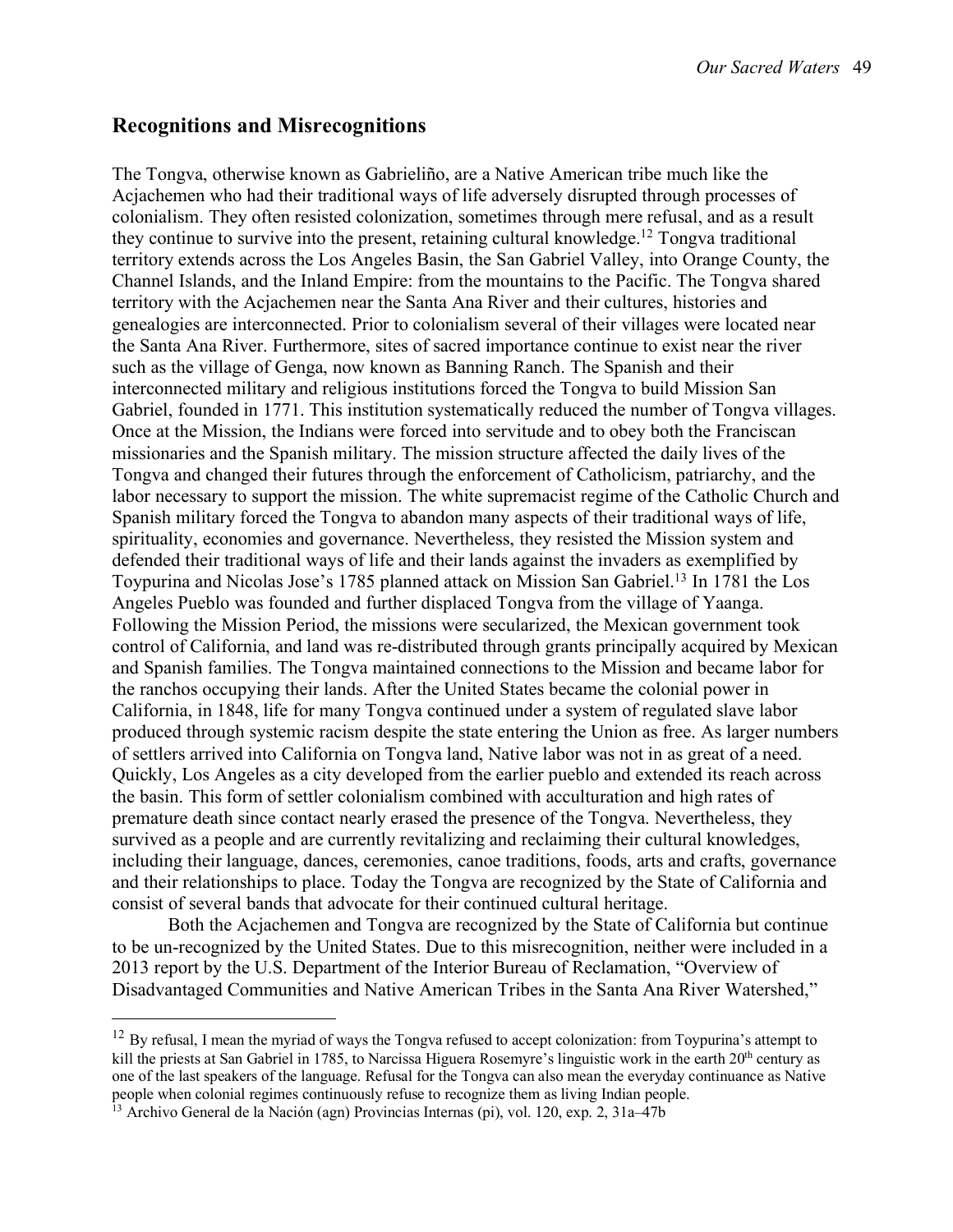despite their territories being assessed and the report providing a definition for "Non-Federally Recognized Tribe" (Bureau of Reclamation, 2013). The non-inclusion of the Acjachemen and Tongva highlight their susceptibility to continued colonial logics that simultaneously overlap that of tribes with federal recognition and those that are distinct. Although recognition by the state has recently been widely critiqued in Native Studies, and rightly so (Coulthard 2007, 2014; Simpson, 2011, 2015), one of the many consequences un-recognized tribes continually experience is exemplified in the above example: lack of contact and nation-to-nation consultation by the federal government for inclusion in early participation in actions taken within the tribe's territory. The report on the Santa Ana River Watershed included development along the river that could potentially impact tribes and their lands. Not including the un-recognized tribes is a direct violation of the U.S.'s obligation through its support of the United Nation's *Declaration on the Rights of Indigenous Peoples* (United Nations, 2007).

The Spanish began transforming California Indian environments upon their arrival. For example, they forced Acjachemen at San Juan Capistrano to cut ditches called *zanjas* into the earth to irrigate the fields with alien crops. Similarly, Tongva were forced to make adobes and cut down trees in the mountains to build Mission San Gabriel. The Spanish soldiers taught Acjachemen to be *vaqueros*, and herd the cattle that depleted and sullied their water sources and ate their sacred plants. Through enslavement, California Indians did the work of transforming what they loved, the earth, to force her into submission. Years later, the Americans would continue the project of transforming the earth. Although they had a different language and culture from the Spanish, the Americans had the same conceptions of nature and Indigenous peoples. They saw both as wild, uncivilized, non-human, and ready for domestication: to be bent to the will of white supremacy in order to benefit "white life." This disparity in views surrounding land and the concept of "civilization" is critical to an evaluation of white supremacy and the creation of hierarchical human difference. This conception resulted in the Americans always-incomplete project of transforming the earth for their needs, to make it submit. By 1941, the U.S. Army Corps of Engineers had entombed and imprisoned the lower Santa Ana River in concrete. They had built a dam across her and regulated her flow. They argued that she was dangerous and in need of domestication. In 1938 she flooded and killed 19 people, left 2,000 temporarily homeless, and 68,400 acres covered with water (City of Santa Ana, 2006). Although she could be dangerous, in fact deadly, the larger reason for controlling Santa Ana was not to protect individual life, but to protect property and white life – to expand and nourish empire – devouring all that gets in its way. Orange County was growing; there was money to be made in development and real estate. Santa Ana had to be domesticated into submission so that white men could make their fortunes on the marketing of Indigenous homelands. The *Santa Ana River Vision Plan* stated, "The magnitude of the event [flooding] served as the impetus for construction of the Prado Dam, thus paving the way for the post-World War II building boom which began the conversion from large agricultural operations to housing and commercial development projects" (City of Santa Ana, 2006). The construction of the Prado Dam also flooded what had been a Native village transformed into the town of Rincon (re-named Prado). Its residents, predominantly Indian, Californio and Mexican, were dispossessed of their homes. Their cemetery was also disturbed, using part of it as a borrow pit for the dam. Even in death Tongva and Acjachemen are not beyond having to submit to the logic of domestication and submission. Their cemeteries are routinely threatened and disturbed by development.

Another significant flood occurred along the Santa Ana in 1969, two hundred years after the beginning of colonization. This flood according to the *River Vision Plan*, prompted "The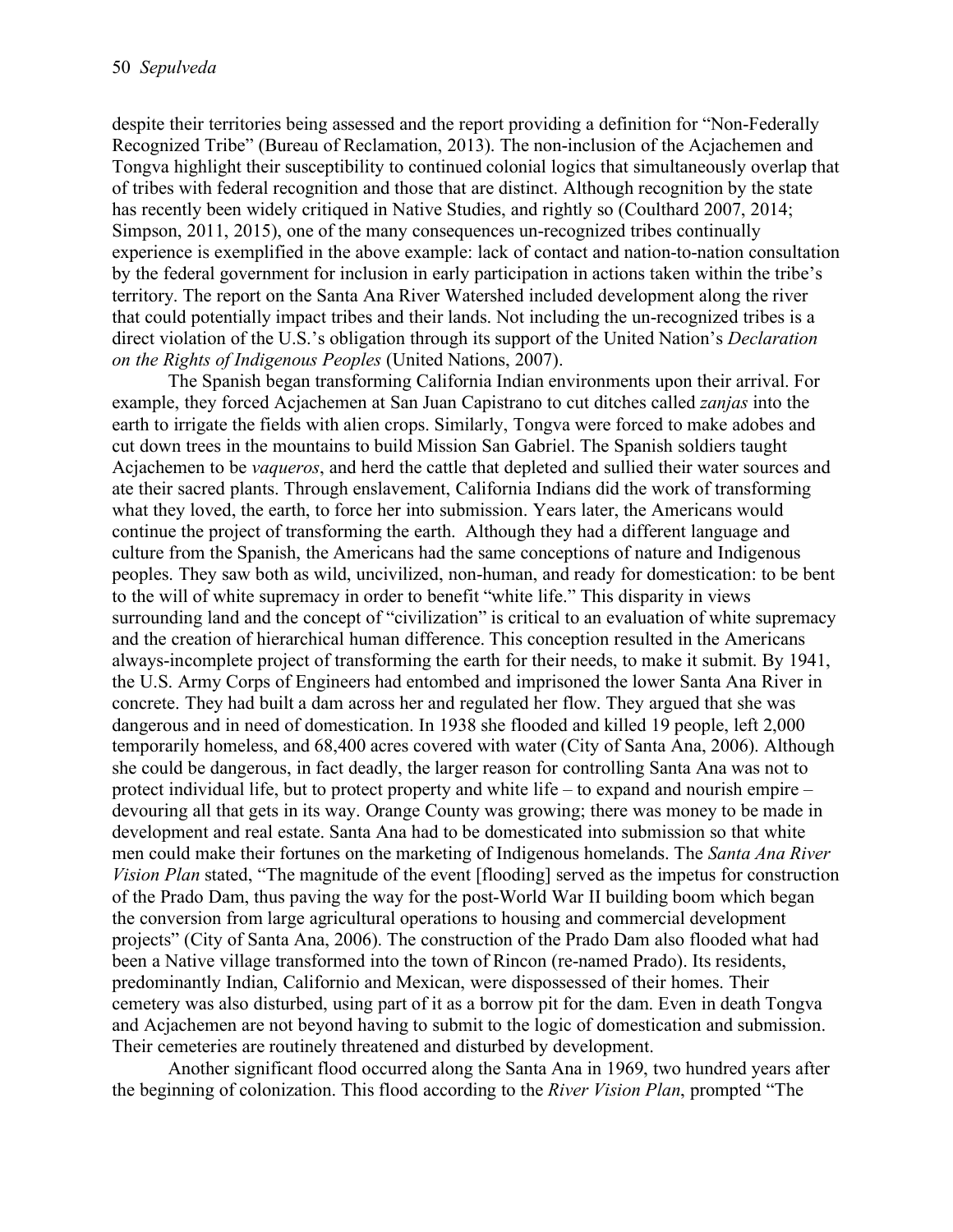U.S. Army Corps of Engineers" to declare "the Santa Ana River to be the greatest flood threat west of the Mississippi River, thus spurring the creation of the Santa Ana River Mainstem Project, which installed concrete lining in the river channel" (City of Santa Ana, 2006). This crisis, similar to that of 1938, was followed by a development boom. The concrete lining imprisoned the river; it forced her into submission, domesticating her from her continuous "rampages" and "benders." Following her domestication, the subsequent decades saw increased property values in Orange County "spurring heavy residential, commercial and industrial development along the Santa Ana River, with little thought given to the river itself other than as a flood control channel" (City of Santa Ana, 2006). The communities that formed along her banks were disconnected from the earth and the lands they lived on. They took advantage of the capitalist markets during a brief period of time in order to destroy that which had manifested spirit for Indigenous peoples for thousands of years.

From a 2005 report, the *Santa Ana Integrated Watershed Plan* estimated that the 2,650 square mile Santa Ana River Watershed contained 5 million people and projected that within 50 years, an additional 5 million people would call this region home. In the report it stated, "This growth will certainly accelerate the pressures already on the region's limited water resources" (Planning Department, 2005). This large population correspondingly has an impact to the health of the river. Currently the river faces multiple environmental and urban strains that affect its ability to be used by both humans and animals in healthy ways. The Environmental Protection Agency assessment status deemed the river to be "impaired" –determining that sections of it cannot support its designated uses. Amongst these usages include: water contact and recreation, aquatic life support, cultural/ceremonial uses, for drinking water and in support of wildlife habitat. According to the Press Enterprise, testing of the river in 2011 "between Prado Dam near Corona and the Mission Boulevard bridge in Riverside… found elevated levels of lead" (Danelski, 2011). In other areas the river is polluted with lead and copper. While yet other regions and tributaries contain high levels of bacteria, often from "leaking sewers, septic tanks, pet waste and manure from dairy farms" (Danelski, 2011). The misrecognition of the river as a flood control channel has affected the ability of the river to be fully alive and the misrecognition of the Acjachemen and Tongva has similarly affected their ability to maintain sovereignty over their territories.

Currently there are river cleanup days where people pick up trash along the river. There are also projects to beautify the Santa Ana River and surrounding green spaces, increase usage of the Santa Ana River Trail, and engage the community to inspire protection of the river for future generations. These projects while honorable often do not address Native peoples or decolonization. This is not the fault of the organizers, because they probably have never thought of Indians as living environmental stewards. And most likely, they have never met a Tongva or Acjachemen, or view the land as continuing to be Indigenous space. It was never given to the colonizer, they never bought it, and they did not take it from us in any way that would be recognized as lawful through an international tribunal that included Indigenous nations. Still, this is not the fault of individual organizers. It is a structure, which often means as Indigenous nations that we have to continuously educate people about our very existence.

In 2005 a Task Force was established through the City of Santa Ana to restore the Santa Ana River. The Task Force's vision statement proclaims, "To restore a natural river corridor that enhances environmental, recreational and economic opportunities while increasing community pride, connectivity and quality of life" (City of Santa Ana, 2006). The river is still seen as advancing empire and economic opportunities; and nature is seen as a site of recreation instead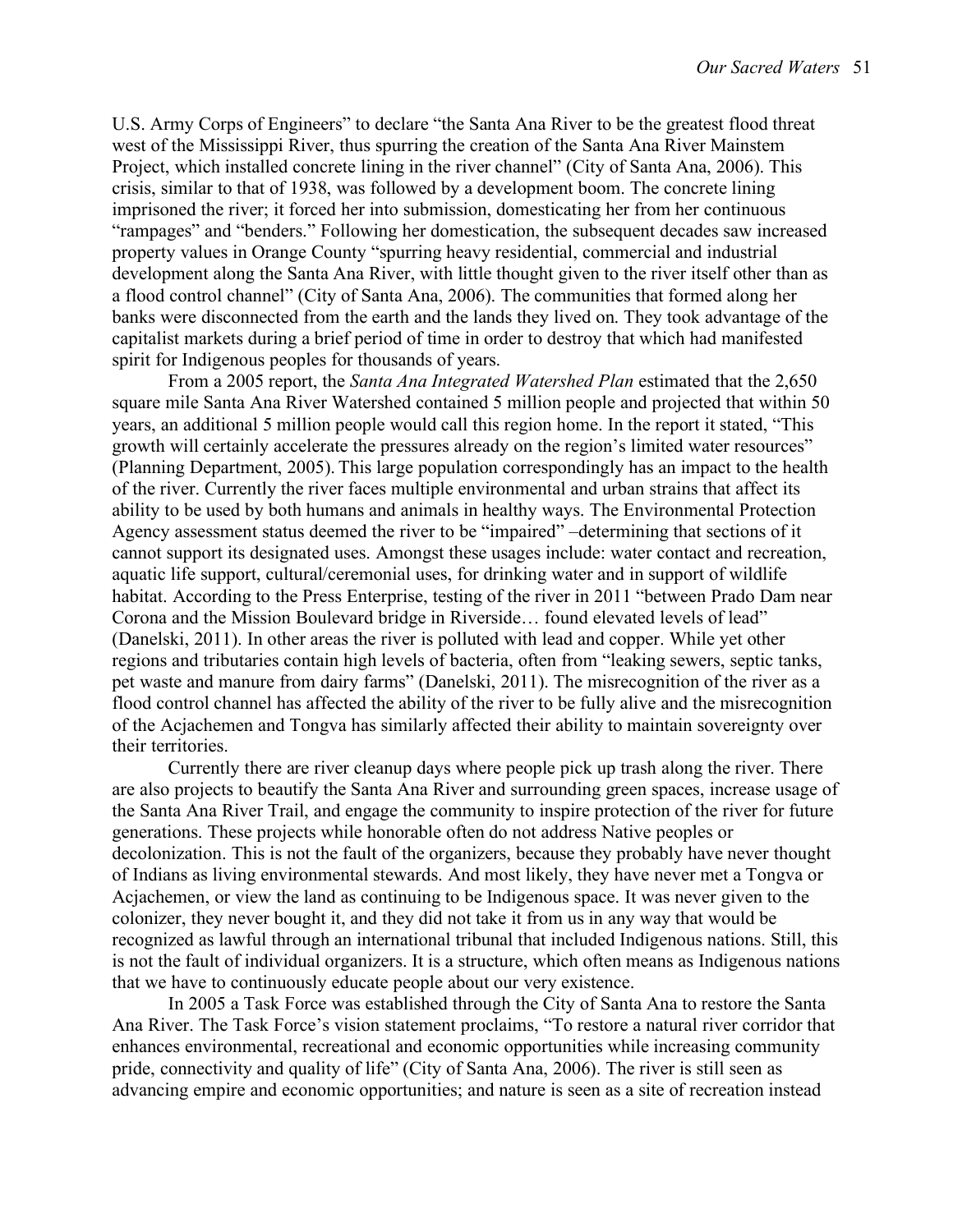of containing spirit. Humans are centered within the city's restoration of the river, rather than the river itself and all of the varied life its environment can support. By centering humans and human interactions with the environment, the various restoration projects along the river are continuing the project of domestication despite their attempt to protect the environment. The Task Force began by brainstorming and identifying key stakeholders: "neighborhood groups, environmental associations, private business, governmental agencies and civic leaders…" (City of Santa Ana, 2006). Not surprisingly, the Tongva and Acjachemen were not included on their list of stakeholders.

It is unclear how vision plans like the one referenced above intend to restore the river when Orange County depends on it as a flood channel with its concrete barriers for flood control. However, I can envision the river restored, un-domesticated through an abolition of the flood control methods that currently entomb and imprison the river in concrete, not allowing it to recharge the underground water. In an Indigenous knowledge of the future, in other words Acjachemen and Tongva theory, the river will be what it needs to be again: free from channelization and dams, free from pollution, without invasive species, and alive with native plants and animals - in a living spiritual relationship with the Indigenous peoples of this land and their guests.<sup>14</sup> In the Tongva language we should be able to call our lands 'evoopaviin – our place where water flows. Currently we cannot apply this word to the Santa Ana River. The abolition of the imprisonment of our sacred waters depends on an abolition of the logics of settler colonialism dependent on domestication and submission that have critically affected both the environment and Native people.

### **Conclusion:** *Kuuyam* **- "Guests"**

On Friday, July 28, 1769 the Portolá Expedition reached the Santa Ana River near present day Anaheim. Miguel Costansó, a Catalonian engineer, cartographer and cosmographer kept a journal of their trip north from San Diego on Portola's failed mission to locate Monterey. (Fireman & Servín, 1970). In his entries he described the land, the waters and the Indigenous peoples they met along the way.15 Catalonian soldiers, leather-jacket soldiers, Christian Indians from Baja California, and priests accompanied Portolá. They came not as guests of the Indigenous peoples, but as conquerors with regimented, institutionalized, and militarized hierarchical conceptions of human difference (Rodriguez, 2008). Within this hierarchy, gentile Indians, who had not been converted to Catholicism, were placed at the bottom. Their mission was explicitly to expand empire in the eastern Pacific. Upon reaching the Santa Ana River and what must have been the village of Hotuukgna, Costansó wrote: "It is a beautiful river, and carries great floods in the rainy season, as is apparent from its bed and the sand along its banks. This place has many groves of willows and very good soil, all of which can be irrigated for a great distance" (Costansó, 1769). Constansó's description of the river highlights the extreme

<sup>&</sup>lt;sup>14</sup> The banks of the Santa Ana River, near Hotuukgna, have been the site of repeated homeless encampments and removals of said encampments. Decolonizing the river could also mean having Native peoples teach the homeless how to make our traditional homes (kiiy and kiicha), which are much more environmentally sustainable than the material many of the homeless currently use. Made out of willow and tule, these homes require a healthy river and marshlands for the native plant material to grow.

<sup>&</sup>lt;sup>15</sup> The journals of these first land expeditions in California are silent on California Indian place names.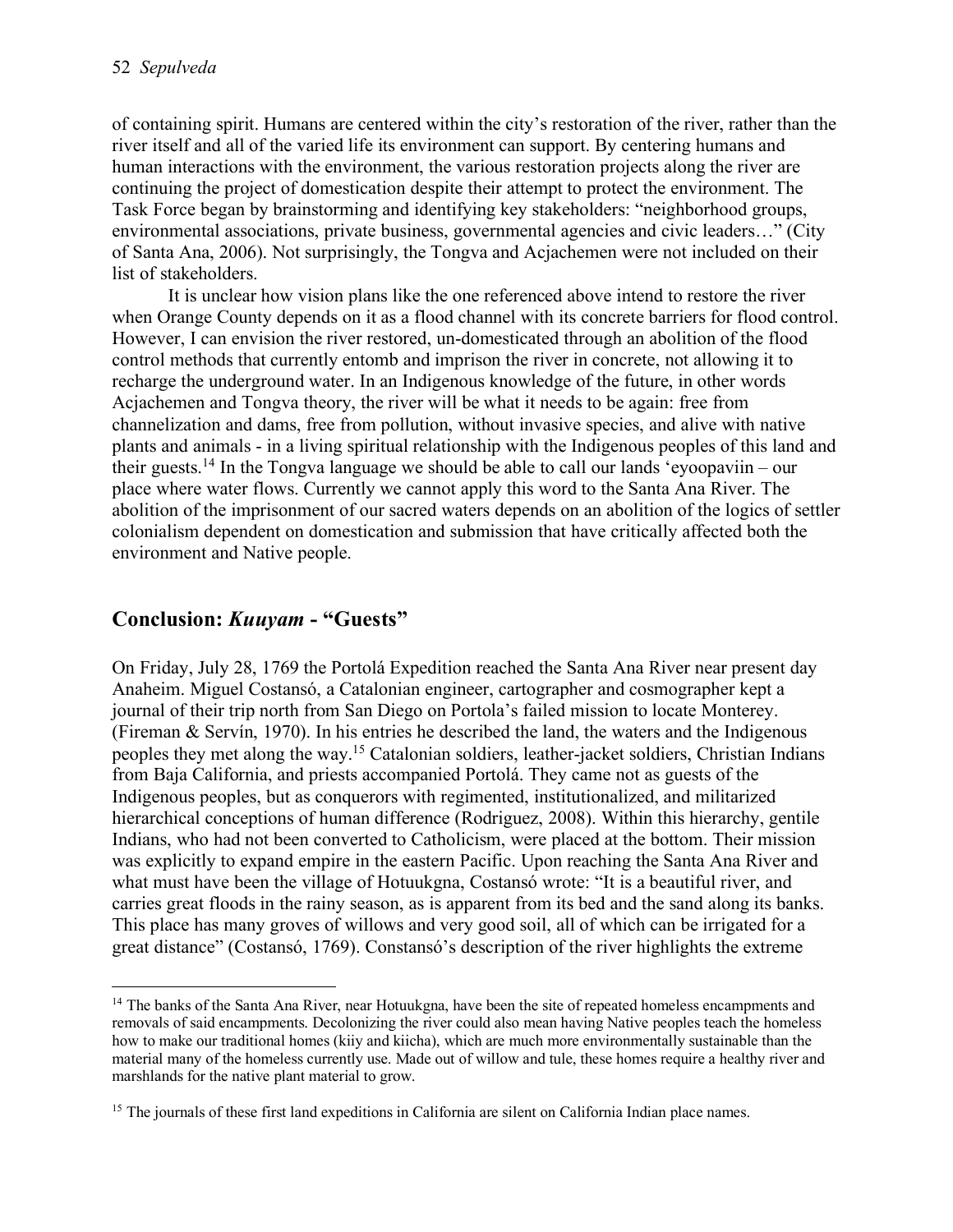changes that the river has undergone since the first white people came in contact with it.16 Additionally, his writing displays the flooding of the river that would later "rampage" and go on "benders" destroying American settlements and agriculture, creating crises leading to both environmental destruction and the development of Orange County; capitalism can accurately be understood as the enemy of mother earth.<sup>17</sup> Further, Constansó's journal exhibits Spanish conceptions of the environment - as something to be transformed and domesticated. Costansó further stated, "We pitched our camp on the left bank of the river. To the right there is a populous Indian village; the inhabitants received us with great kindness" (Costansó, 1769). Below is a recent image of the Santa Ana River in Anaheim facing downstream toward the Pacific Ocean near the location Constansó described in his journal (Downtowngal, 2011). The land described by Costansó has been unmistakably and dramatically damaged by colonialism. This image does not depict a living river. Instead, in comparison to the river Constansó described, it looks like an apocalyptic setting without a single tree, neither a willow or sycamore growing where there had previously been "many groves."



In the Tongva language the word for guests is *Kuuyam*. Portolá and the succeeding stream of settlers who came to California had the opportunity to be *Kuuyam* on the lands of California Indians; they were often welcomed as such. Costansó for example wrote, "Fifty-two of them [Indians] came to our quarters, and their captain or cacique asked us by signs which we understood easily, accompanied by many entreaties, to remain there and live with them. [He said] that they would provide antelopes, hares, or seeds for our subsistence, that the lands which we saw were theirs, and that they would share them with us" (Costansó, 1769). In Father Juan Crespi's diary from that same summer day, he used nearly identical language to describe their encounter with the village:

<sup>&</sup>lt;sup>16</sup> Some of the first irrigation canals along the Santa Ana River were established for the 48,000-acre Rancho Santiago de Santa Ana owned by the Yorba and Peralta families, part of which was first granted in 1810.

 $17$  It should be noted that capitalism isn't the only economic system that views the environment as something to be conquered. Communist and Socialist nations have also invested in large scale water works, and other resource extractions, that transform the earth for human needs, often with damaging effects to the ecosystem.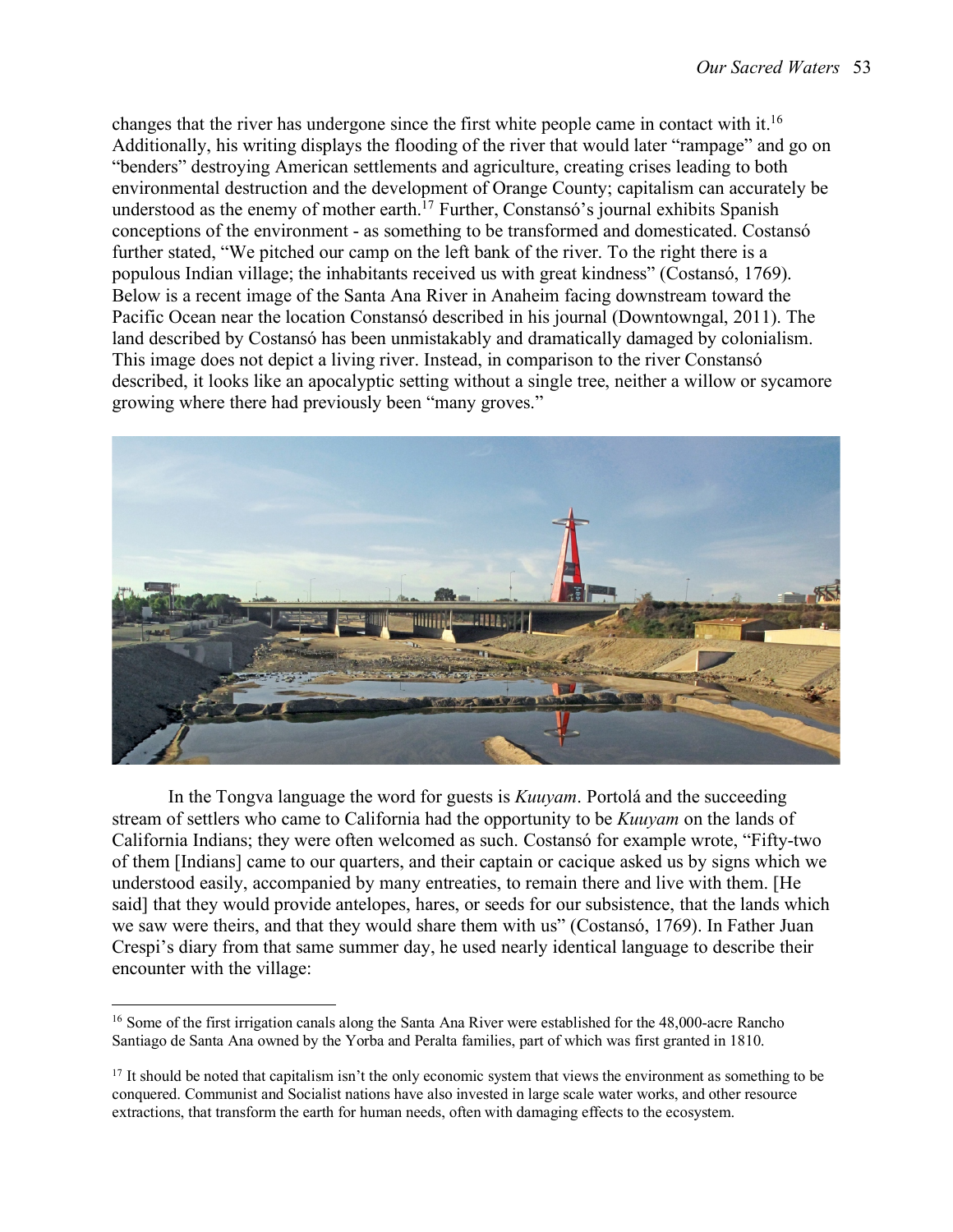About seven in the morning we set out, continuing our way to the northwest along the skirts of the mountains which we have on the right, to the north, and after traveling a league and a half we came to the banks of a river which has a bed of running water about ten varas wide [about 28 feet] and half a vara deep [17 inches]. It is not at all boxed in by banks. Its course is from northeast to southwest, and it empties through this place, according to the judgment of those who sailed to the bay of San Pedro. It apparently has its source in the range that we have in sight on the right, about three leagues from the road that we are following. The bed of the river is well grown with sycamores, alders, willows, and other trees which we have not recognized. It is evident from the sand on its banks that in the rainy season it must have great floods which would prevent crossing it. It has a great deal of good land which can easily be irrigated. We pitched camp on the left bank of this river. On its right bank there is a populous village of Indians, who received us with great friendliness. Fifty-two of them came to the camp, and their chief told us by signs which we understood very well that we must come to live with them; that they would make houses for us, and provide us with food, such as antelope, hares, and seeds. They urged us to do this, telling us that all the land we saw, and there was certainly a great deal of it, was theirs, and that they would divide it with us. We told him that we would return and would gladly remain to live with them, and when the chief understood it he was so affected that he broke into tears. (Crespi, 1769).

This experience of being welcomed by the Indigenous inhabitants as guests is repeated throughout the journals from the Portolá Expedition. For example, on the following day at another village Crespi (1769) wrote, "We made camp on a hill near the pool which has good grass for pasture. As soon as we arrived the whole village, which numbered more than seventy souls, came to visit us. They invited us to go to stay at the village..." Seven days later in the San Fernando Valley, Costansó (1769) wrote: "Near this [a spring] there was a populous Indian village, [and the inhabitants were] very good-natured and peaceful. They offered us their seeds in trays or baskets of rushes, and came to the camp in such numbers that, had they been armed, they might have caused us apprehension, as we counted as many as two hundred and five, including men, women, and children. All of them offered us something to eat…" As displayed in these journal entries, Indian people had well-established protocols of how to treat visitors as *Kuuyam*. This concept of *Kuuyam* can continue to be applied today. Settlers in California, and elsewhere, can be guests on the lands they live on. *Kuuyam* to the local Indigenous peoples, but more importantly, to the land itself which contains spirit and is willing to provide. The earth, which has been treated with disrespect by humans on a global scale, continues to be welcoming. Following the teaching of the earth, Indigenous peoples can also continue their traditions of being welcoming. However, this can be a slippery slope. One of the ways Indigenous peoples were colonized was through their own kindness - their willingness to accommodate and welcome other peoples. Yet, we must not turn away from our own traditions and values. The concept of *Kuuyam*, under current conditions, is difficult to the point of nearing impossible. However, the conditions of impossibility have been met and overcome by Indigenous ancestors in their audacity to survive (Lerma, 2015). Residents of Tongva land (Tovaangar), for example, can be *Kuuyam* and not act as colonizers or seek to further domesticate the environment for their own benefit. They can be welcomed guests, and not looked at by the Native community as settler colonizers– no matter their skin color, histories, or origins. The status as *Kuuyam* is neither demanded nor ordered. It is instead a relationship offered and chosen.

*Kuuyam* can disrupt settler colonialism. It can support bringing balance back to the environment, re-centering Indigenous peoples, and in decolonial struggles to revitalize cultural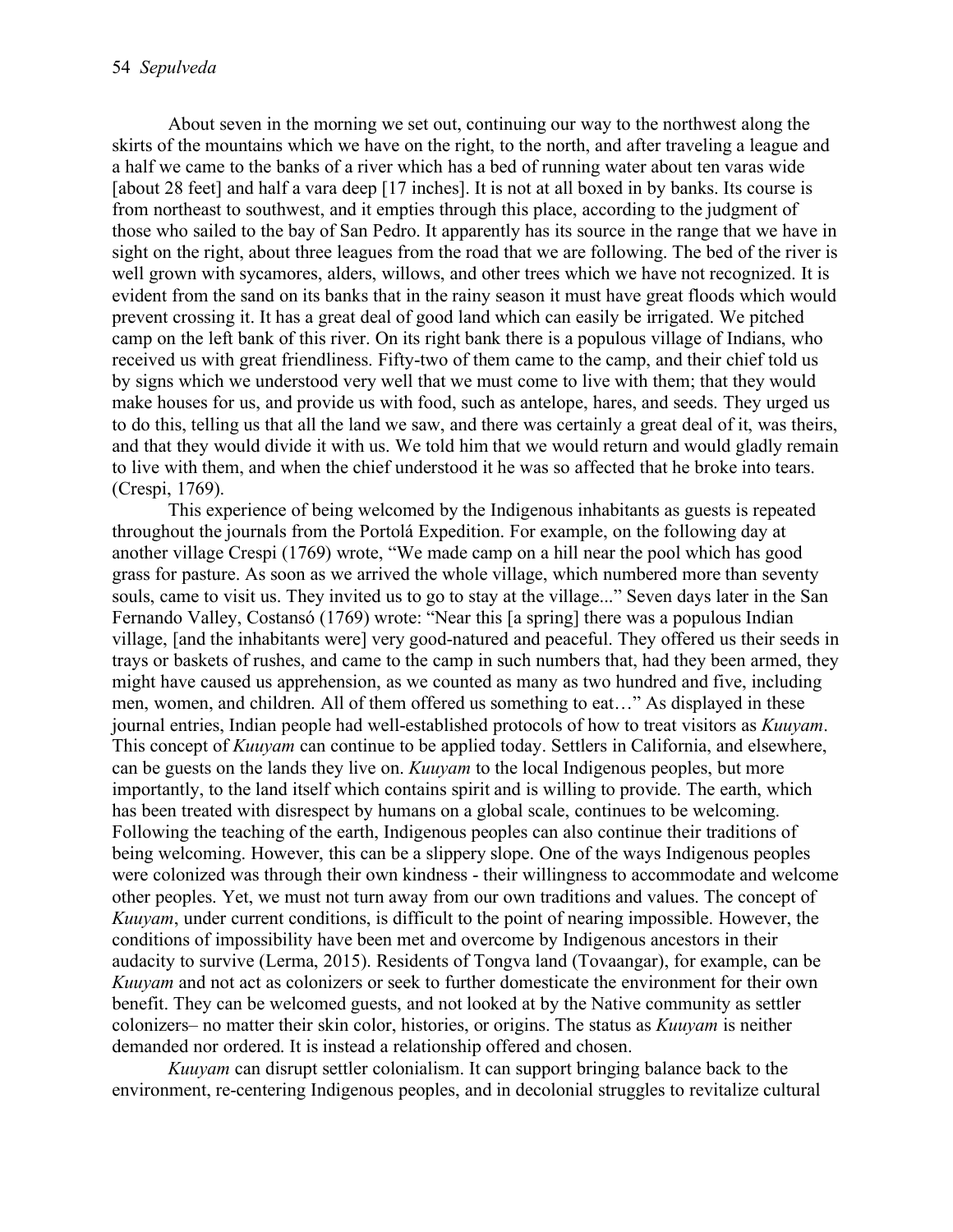elements such as the respect for those who transcend gender binaries. Within this relationship between *Kuuyam* and Indigenous peoples as hosts, both will have to put in effort to maintain relationships. This is not an easy alternative however; it will take immeasurable determination. Nevertheless, living sustainably has always included difficult sacrifices and should not be viewed as a utopic dream. Forming relationships has continuously been an Indigenous method to easing and avoiding confrontation and violence. Relationships form responsibility and protocol. *Kuuyam* is an abolition of institutionalized hierarchical conceptions of human difference that separate people by race, origins, religion, gender, and sexuality. Instead, *Kuuyam* establishes relations beyond difference in a non-hierarchical manner. The concept of *Kuuyam* is able to abolish hierarchical difference through its purposeful restoration of organic human-land relationships and Peoplehood (Holm, et al. 2003). Specifically, *Kuuyam* can assist in the abolition of white supremacist logics that demand domestication and submission. These relationships, of guest and host, are formed outside of western conceptions of property and hierarchies between wilderness and civilization. Decolonization through Indigenous theory, such as *Kuuyam*, is not based in going back to a former time but a decisive resolve for a future in which everyone recognizes our lands and our water as sacred sources of life. *Kuuyam*, as I am theorizing, is not an open invitation for settler possession of Native land. Instead, it is a defiant act of love for our lands; placing them above the needs of humans. An example of settlers showing that they are *Kuuyam* is their assistance in the recovery of the Santa Ana River – by giving back to the tribes who have been dispossessed. Within this recovery and the organizational structures that will be or already have been created, tribes must have representation in meaningful ways and there must be government to government consultation within which the environment and all creations are viewed as living entities and not as domesticable.

The concept of *Kuuyam*, admittedly in its early stages of theorization, is an intervention within Settler Colonial Studies which often decenters Native peoples and lands through both its theorization and institutionalization (Kauanui, 2016). For example, it is rare for works within the field of Settler Colonial Studies to ask the Indigenous peoples how they view and understand non-natives on their lands.18 Scholars have engaged in unnecessary discussions and critique of the settler binary (native/settler) without including the voices of Indigenous communities or governments. Rarely have scholars in the field of Settler Colonial Studies attempted to provide an Indigenous centering when approaching an answer to the question of who is a settler. *Kuuyam* allows for a re-centering of place, and instead of dividing peoples into categories (and binaries) it allows all peoples to understand themselves as guests of the land – either they behave appropriately, or they do not. Either they act in ways that are respectful to the earth or they do not. This respect for the earth includes Native peoples ourselves – we also must recognize the sacredness of the land, including our genealogical responsibilities. We must not be complicit, but instead seek awareness of the ways in which we have been colonized. Once we are aware then we can begin the long process of decolonization.

The questions I began this essay with are complex: How do Indigenous peoples retain connection to place when those places no longer exist, or have been desecrated? The Santa Ana River is a distinct example of this dispossession for the Tongva and the Acjachemen. Their villages were located next to the river and their identities were connected to these places geographically, genealogically and through human-land relationships. These connections have

<sup>&</sup>lt;sup>18</sup> In this aspect, Settler Colonial Studies operates similar to the field of Anthropology that has been widely critiqued, most famously by Vine Deloria in his chapter "Anthropologists and other Friends."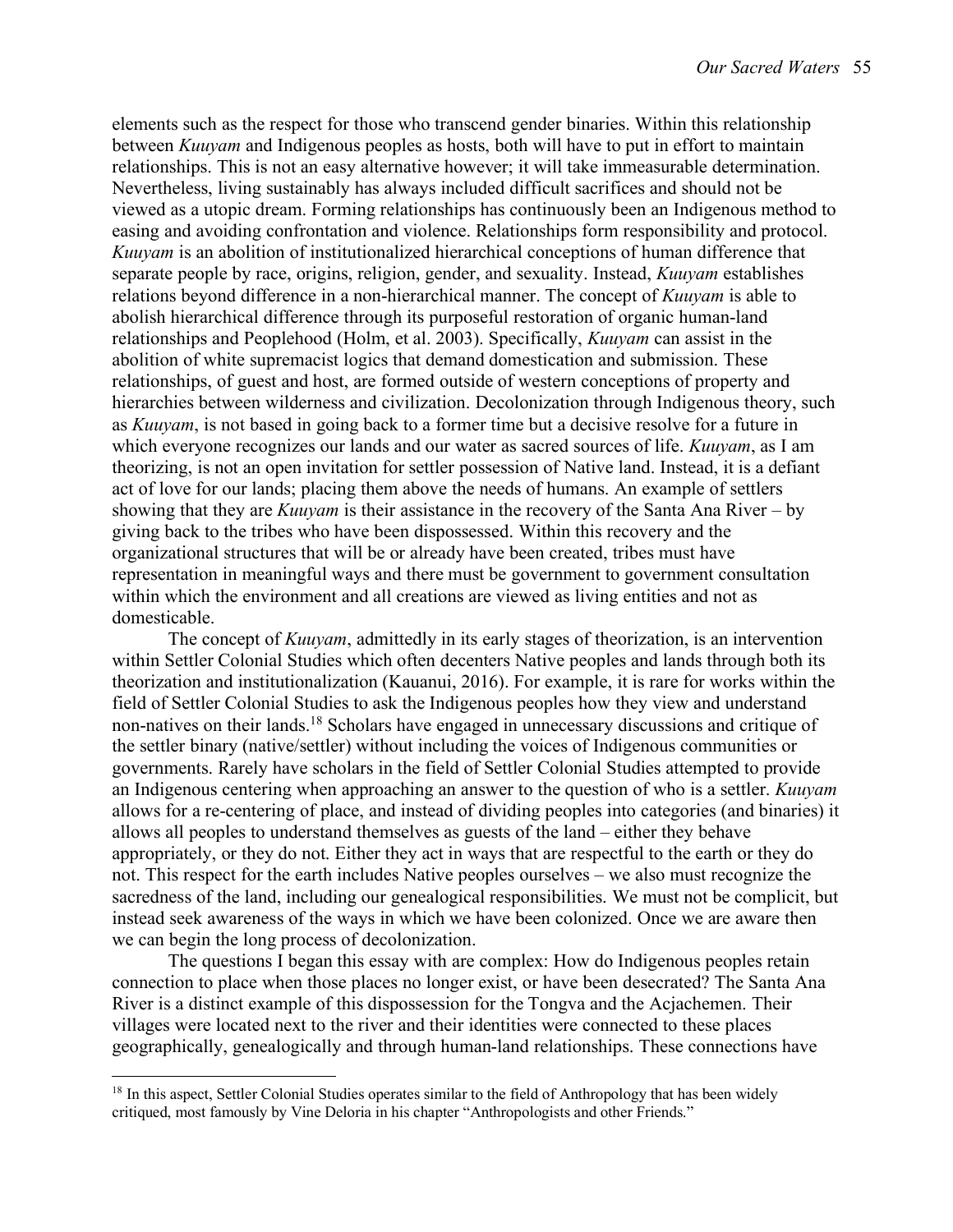not been completely severed despite the attempts of the Spanish or through the environmental dispossession by the Americans. Yet, I'm careful not to romanticize indigeneity and its ability to withstand generations of colonialism; we have been critically affected and yet many of us remain defiant. Colonialism is an ongoing project and the effects of colonialism on Native peoples and land/water are not simply reversible or easy to decolonize. For example, even if the settler colonizers vanished tomorrow their legacies and disease, the *Wétiko* as Jack D. Forbes called it, remains (Forbes, 2008). Furthermore, many of the changes and affects to the environment are correspondingly challenging to move beyond. The path towards decolonization is markedly complex in locations such as Orange County where millions of settlers live, work, bury their dead, and have formed their own individual relationship with place. A settler relationship to land in southern California is predominantly informed through capitalism and its linear progression, in which the environment is subject to domestication and submission. Despite the trauma associated with the history of dispossession, decolonial possibilities remain. *Kuuyam* is a reimagining of human relationships to place outside of the structures of settler colonialism. *Kuuyam* is also a theorization that attempts to imagine a future for California Indians in which we can bring our lands and our sacred waters back to life. It is thoughtfully a continuation of our culture and traditions that prioritizes sacred human relationships with land and water.

## **References**

- Alfred, Taiaiake. (2009). "Colonialism and State Dependency," *Journal of Aboriginal Health,*  52.
- Archivo General de la Nación (agn) Provincias Internas (pi), vol. 120, exp. 2, 31a–47b
- Boscana, G., & Harrington, J. P. (1934). A new original version of Boscana's historical account of the San Juan Capistrano Indians of Southern California: (with two plates). City of Washington: Smithsonian Institution.
- Bureau of Reclamation, Santa Ana Watershed Project Authority, and Kennedy Communications. (2013). Reclamation Managing Water in the West. Overview of Disadvantaged Communities and Native American Tribes within the Santa Ana River Watershed. Retrieved from http://www.sawpa.org/wpcontent/uploads/2014/01/Appendix-G-Overview-of-Disadvantaged-Communities-and-

Native-American-Tribes-in-the-Santa-Ana-River-Watershed-Santa-Ana-Watershed-Basin-Study-California-Lower-Colorado-Region.pdf

- California Department of Fish and Wildlife. (2015, December 8). Santa Ana River Woolystar. Retrieved from https://www.wildlife.ca.gov/Conservation/Plants/Endangered/Eriastrum-densifolium-sspsanctorum
- Castañeda, A. I. (July 01, 1997). Engendering the History of Alta California, 1769-1848: Gender, Sexuality, and the Family. California History, 76, 230-259.
- Castañeda, Antonia I. (1993). "Sexual Violence in the Politics and Policies of Conquest: Amerindian Women and the Spanish Conquest of Alta California." In Building with our Hands: New Directions in Chicana Studies edited by Adela de la Torre and Beatríz M. Pesquera, Berkeley: University of California Press, 15-33.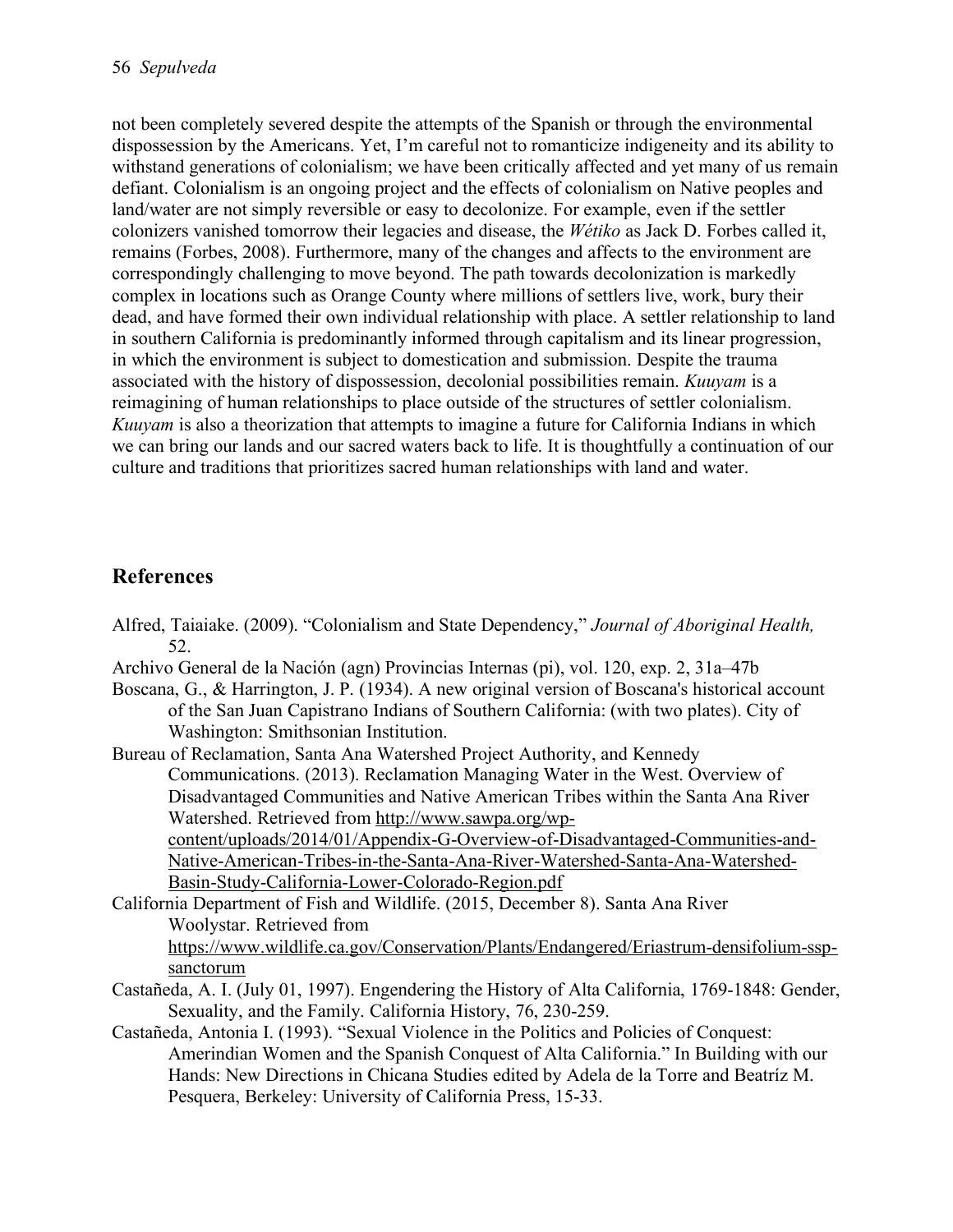- Castillo, Edward D. (January 01, 1994). Gender Status Decline, Resistance, and Accommodation among Female Neophytes in the Missions of California: A San Gabriel Case Study. American Indian Culture and Research Journal, 18, 1, 67-93.
- City of Santa Ana. Santa Ana River Task Force. (2006). Santa Ana River Vision Plan. Retrieved from http://www.ci.santa-ana.ca.us/parks/RiverVisionPlan.asp
- Costansó, Miguel. (1769) Portolá Expedition Diaries. Retrieved from https://pacificahistory.wikispaces.com/Portola+Expedition+1769+Diaries
- Coulthard, G. S. (November 25, 2007). Subjects of Empire: Indigenous Peoples and the 'Politics of Recognition' in Canada. Contemporary Political Theory, 6, 4, 437-460.
- Coulthard, Glen S. (2014). Red skin, white masks: Rejecting the colonial politics of recognition. Minneapolis: University of Minnesota Press.
- Crespi, Fray Juan. (1769) Portolá Expedition Diaries. Retrieved from https://pacificahistory.wikispaces.com/Portola+Expedition+1769+Diaries
- Damage Caused by the Rain at Santa Ana (1889, December 24). Los Angeles Herald. Retrieved from http://cdnc.ucr.edu
- Danelski, David. (2011, October 11). REGION: River segments, creeks make polluted list. Press Enterprise. Retrieved from http://www.pe.com/articles/pollution-627809 waterways-santa.html
- Downtowngal. (2011). Santa Ana River Anaheim. Retrieved from https://commons.wikimedia.org/wiki/File:Santa\_Ana\_River\_Anaheim.jpg
- Flee Before Floods, (1916, January 19), Los Angeles Herald. Retrieved from http://cdnc.ucr.edu
- Forbes, Jack D. (2008). Columbus and other cannibals: The wétiko disease of exploitation, imperialism, and terrorism. New York: Seven Stories Press.
- Fireman, J. R., & Servín, M. P. (1970). Miguel Costansó: California's forgotten founder. (California Historical Society quarterly, 49, 1, 3-19.)
- Gray Describes Experience in Storm: Chamber Manager Narrow Escapes Long Beach Bridge Disaster, (1938, March 10,) Coronado Eagle and Journal. Retrieved from http://cdnc.ucr.edu
- Haas, Lisbeth. (1995). Conquests and historical identities in California, 1769-1936. Berkeley: University of California Press.
- Holm, T., Pearson, J. D., & Chavis, B. (January 01, 2003). Peoplehood: A Model for the Extension of Sovereignty in American Indian Studies. Wicazo Sa Review, 18, 1, 7-24.
- Hurtado, Albert L. (December 07, 1992). Sexuality in California's Franciscan Missions: Cultural Perceptions and Sad Realities. *California History,* 3, 370-385.
- Items of Interest (1884, June 13), Los Angeles Herald. Retrieved from http://cdnc.ucr.edu
- Jackson, R. H., & Castillo, E. D. (1995). Indians, Franciscans, and Spanish colonization: The impact of the mission system on California Indians. Albuquerque: University of New Mexico Press.
- Kauanui, J. Kehaulani. (Spring 2016). "A Structure, Not an Event': Settler Colonialism and Enduring Indigeneity." Forum: Emergent Critical Analytics for Alternative Humanities. Issue 5.1.
- Kroeber, A.L. (1908, June 20). Ethnography of the Cahuilla Indians. University of California Publications in American Archaeology and Ethnology, Vol.8, No.2, 29-68.